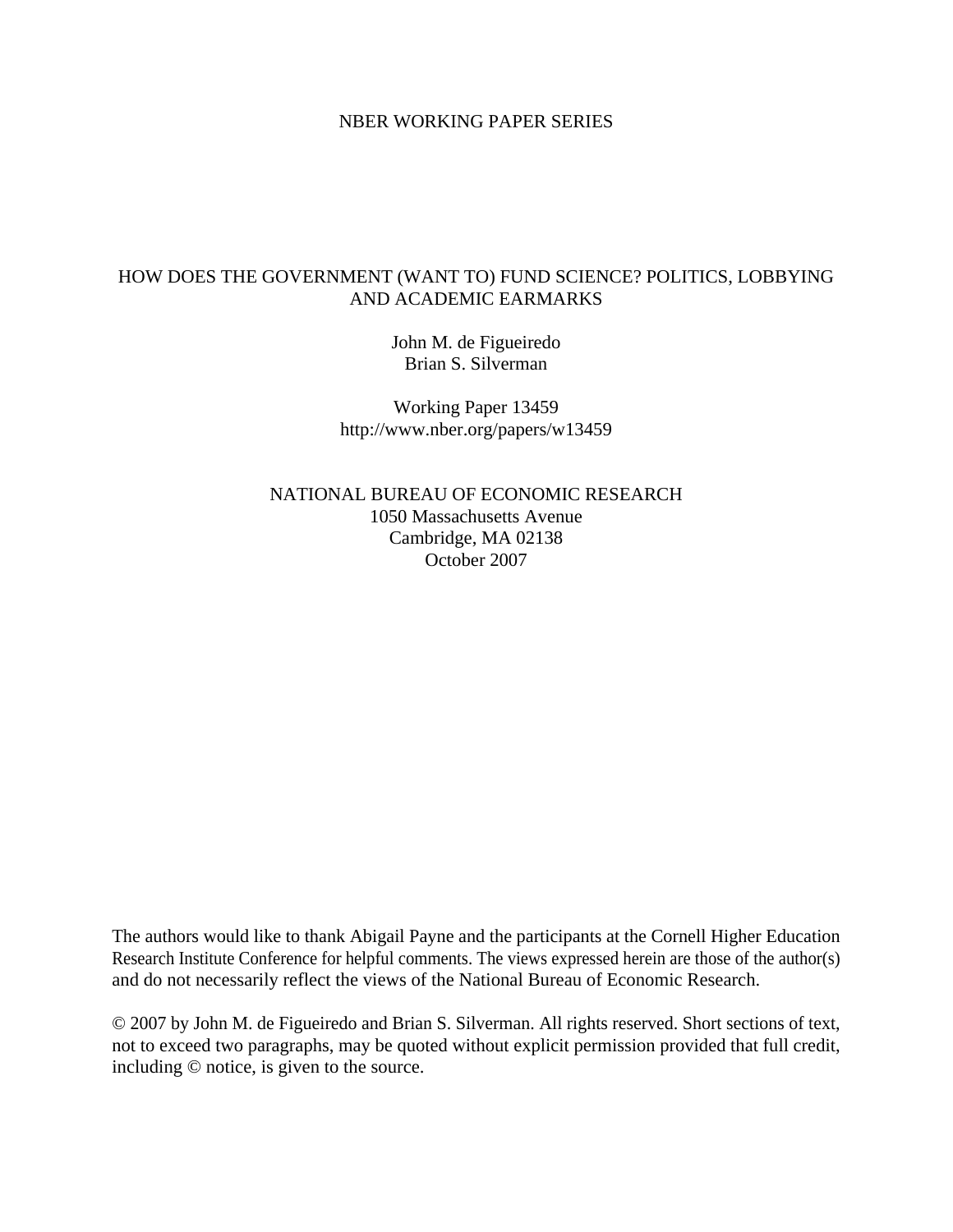How Does the Government (Want to) Fund Science? Politics, Lobbying and Academic Earmarks John M. de Figueiredo and Brian S. Silverman NBER Working Paper No. 13459 October 2007 JEL No. H41,O38,P16

# **ABSTRACT**

This paper examines academic earmarks and their role in the funding of university research. It provides a summary and review of the evidence on the supply of earmarks by legislators. It then discusses the role of university lobbying for earmarks on the demand side. Finally, the paper examines the impact of earmarks on research quantity and quality.

John M. de Figueiredo Anderson School of Management UCLA Cornell Hall D508 110 Westwood Plaza Los Angeles, CA 90095-1481 and NBER jdefig@anderson.ucla.edu

Brian S. Silverman Rotman School of Management University of Toronto 105 St. George Street Toronto, Ontario M5S 3E6 CANADA silverman@rotman.utoronto.ca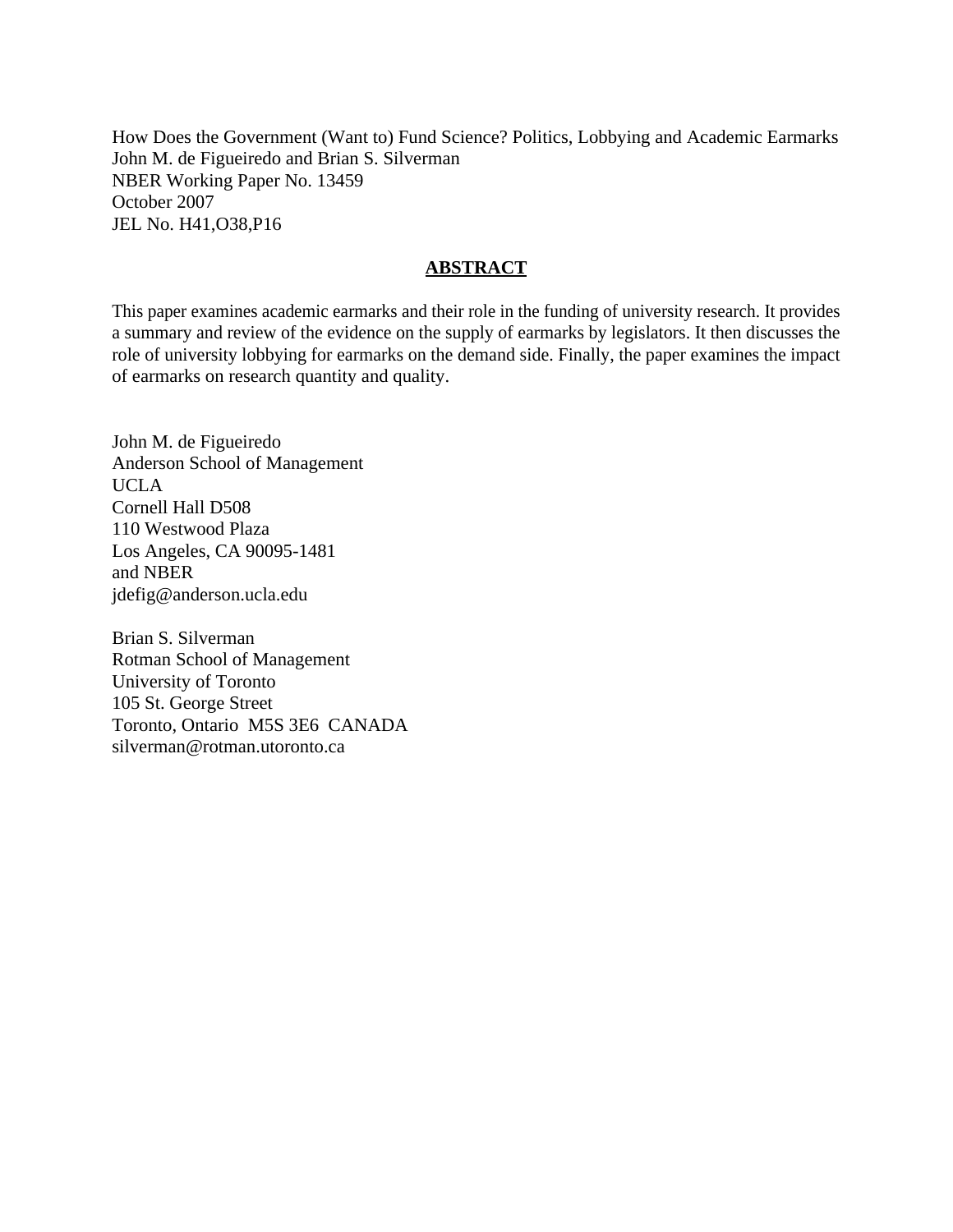#### **How Does the Government (Want to) Fund Science? Politics, Lobbying and Academic Earmarks**

John M. de Figueiredo, UCLA Brian S. Silverman, University of Toronto

#### I. How is Academic Scientific Research Funded?

 The United States' "system of innovation" is often touted as one of the most productive in the world. Many consider academic research – much of which is funded through the federal government – to be a key pillar supporting that system (Mowery and Rosenberg 1993). Over the past 20 years, the federal government has funded roughly 25% of all academic research. In FY2003 alone, the federal government appropriated more than \$22 billion to the scientific endeavors of universities (Shackelford, 2004), distributing the funds chiefly through the National Institutes of Health (65%), the National Science Foundation (12%), the Departments of Defense (8%) and Energy (3%), and NASA (4%).

 Federal funds for university research are, generally speaking, allocated through two mechanisms. The first, and most common, is a competitive allocation mechanism, which accounts for nearly 90% of the federal funds. The most well-known of the competitive processes is "peer-review" selection in which scientists submit proposals for specific research projects to federal agencies. These proposals are reviewed by experts in the relevant fields, whose evaluations enable the agencies to rank proposals based on perceived scientific merit. Although agencies may incorporate other criteria into their decision calculus (such as, whether a particular project will likely yield a result particularly useful to the defense of the country), the peer review process is generally seen as a mechanism for allocating scarce funds toward the most promising scientific research efforts (Nelson and Rosenberg 1993).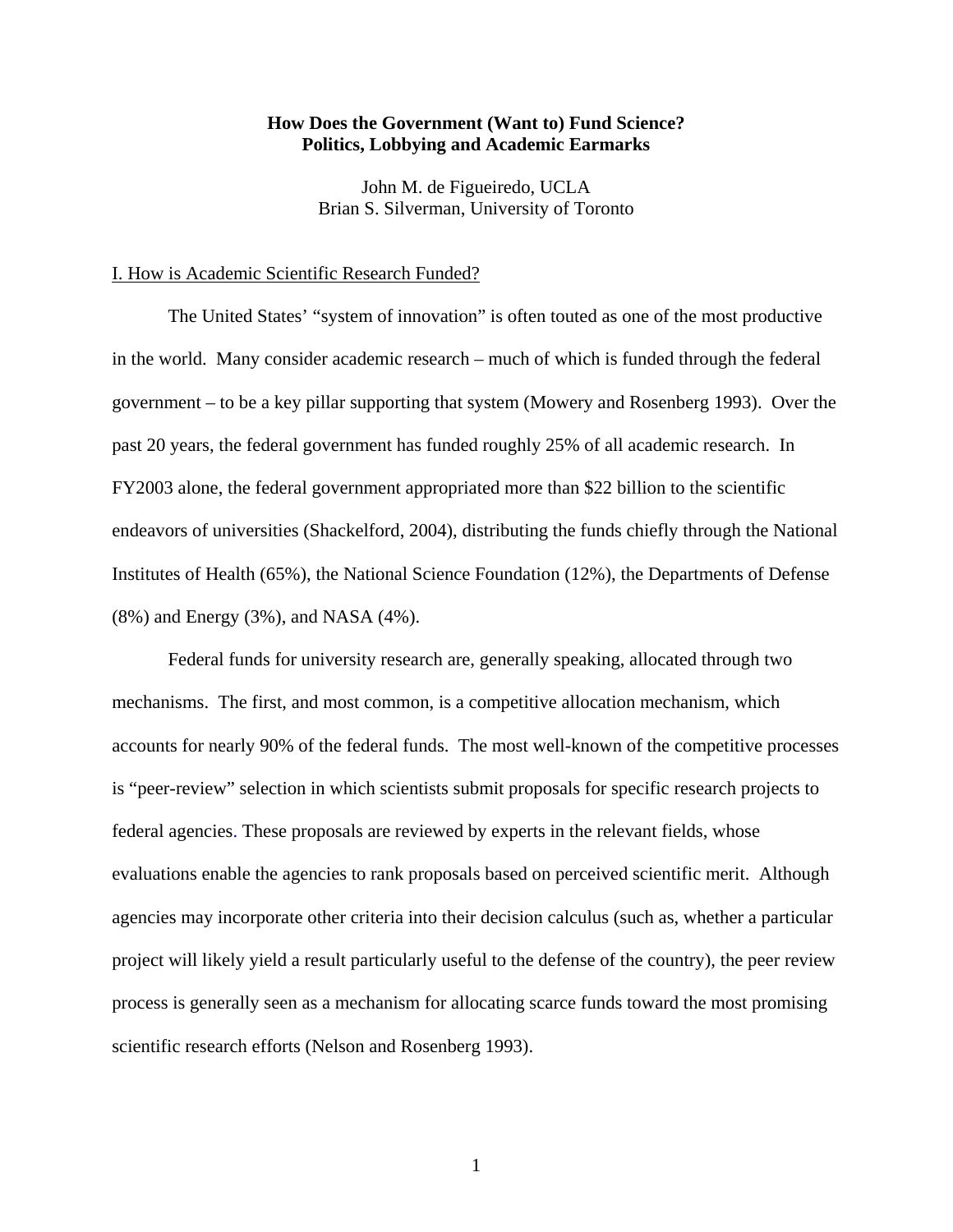Despite this, several critics have raised questions about the benefits of the peer review system. Prominent legislators and academics have argued that the peer review process effectively serves to concentrate research funding among a few elite schools whose scientists populate the peer review boards (Gray 1994). In the eyes of critics, the peer review process also tends to reward "safe" research projects that conform to accepted beliefs, thus starving truly breakthrough research (Silber 1987).

 In recent years, and partly as a response to these types of critiques, a second means of allocating funds has assumed increasing importance. Known as "academic earmarking," this second method is a political process that entirely bypasses the peer review described above. Academic earmarking is the process by which legislators place specific provisions in the government's annual appropriations bills requiring specific agencies to allocate specified levels of funding to designated universities for particular projects (Savage 1999). As part of the federal appropriations bills, these earmarks become law.

 In FY2003, the U.S. budget included 1,964 academic earmarks, accounting for more than \$2 billion, or just over 10% of all Federal funding for academic research (Brainard and Borrego,  $2003$ .<sup>1</sup> More striking is the rate at which academic earmarking has grown. Since 1980, earmarks have increased 59x in real dollar terms, representing a cumulative annual growth rate (CAGR) of 19.4%, accelerating in recent years to a CAGR of 31% since 1996. In contrast, since 1980, overall federal funding of science has experienced a 2.4x growth, or CAGR of less than 4%. Together, these data demonstrate that academic earmarking accounts for an increasing share of the total federal research budget for universities, and that the rate of its share capture has increased substantially over the past decade.

 $\overline{a}$ 

<sup>&</sup>lt;sup>1</sup> The Chronicle of Higher Education collects and cleans data on these earmarks. We use the Chronicle's data in the statistical studies described below. Data are available at http://chronicle.com/stats/pork/ (registration required).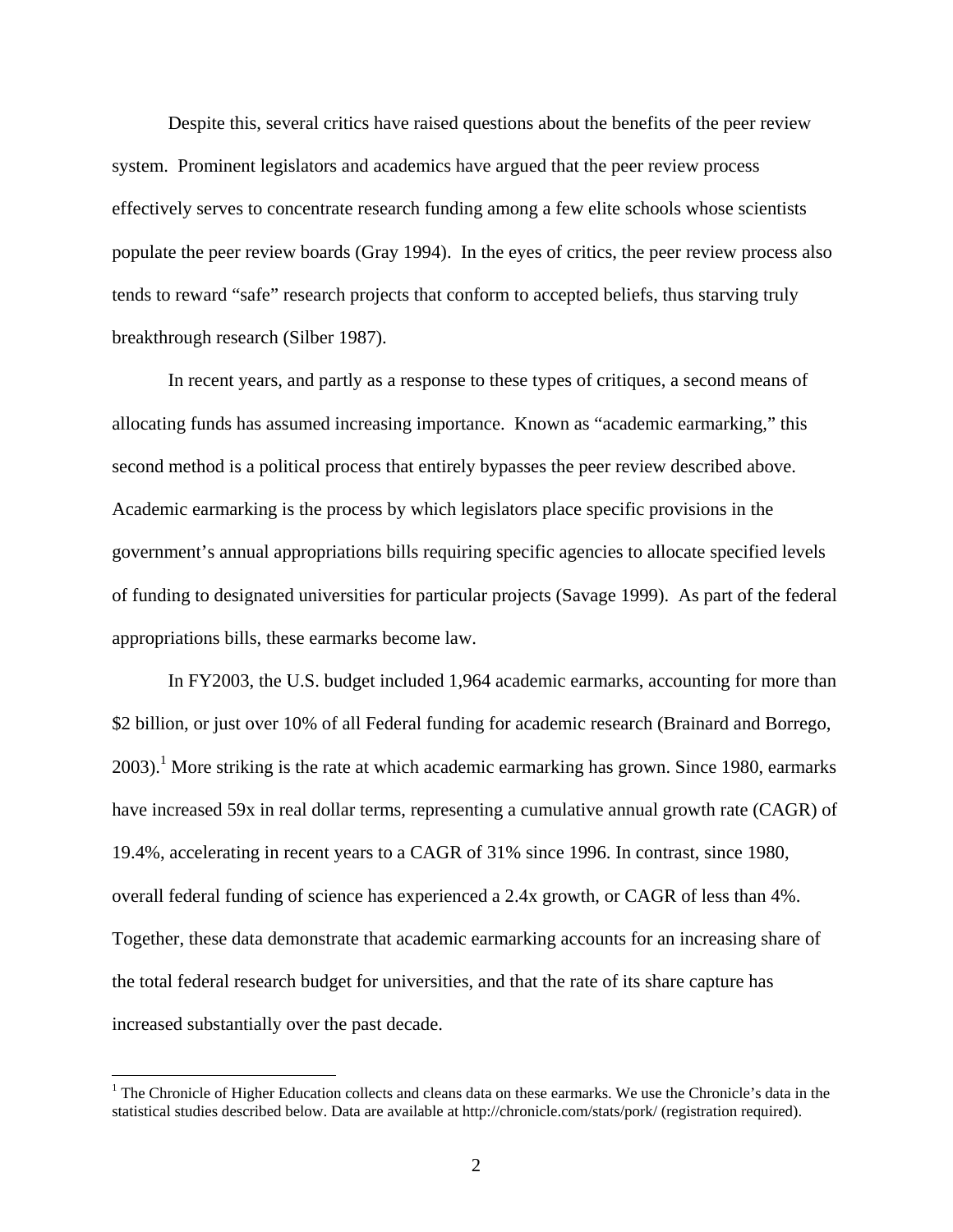The rise of earmarking has sparked a significant debate among universities, policy makers, and political economists as to the wisdom of this approach. Many in academe have decried the growth in earmarks, fearing that increased earmarking will inevitably cut into the amount of federal funding for research that will be allocated through the peer review process. These same critics often lament the desire of elected officials to steer money toward politically beneficial projects, which may not coincide with projects of high scientific potential. Supporters have argued, however, that politicians, not peer review boards, can best represent the needs and long-term interests of the country and taxpayers. As noted above, these supporters contend that the peer review system does not allocate resources optimally, and that only radical change can help middle-and lower tier schools compete with those who have, for years, been entrenched in the top tier.

This paper sheds light on the above debate by examining the evidence related to several key questions: Are academic earmarks distributed differently than competitive funds? If so, then what determines the allocation of earmarked funds, and how productive are earmarked research grants? In answering these questions, we first examine the supply side of earmarks. We show that a university's political representation is a significant predictor of whether that university receives academic earmarks. Indeed, members of the House and Senate Appropriations committees send a disproportionate amount of academic earmarks to their home districts.

We then explore the demand side. It is here that results are somewhat striking. While some earmarks do simply "appear on the doorstep" of universities, a large portion of academic earmarks are directed to universities at the universities' request. That is, universities proactively lobby their political representatives in Washington for academic earmarks, and these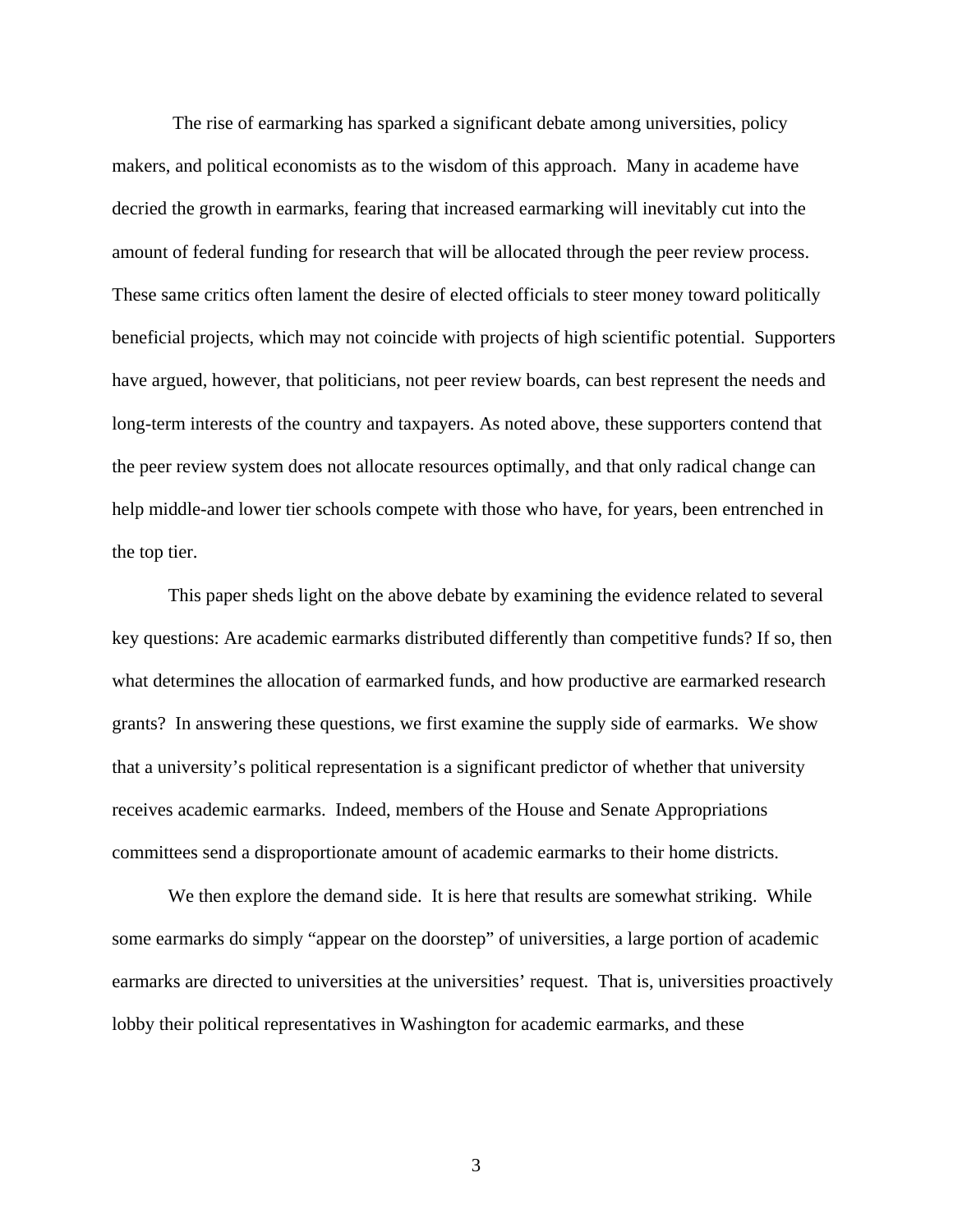representatives then deliver upon the request. Moreover, universities who profess to eschew earmarks actually, at times, lobby and receive these exact same earmarks they profess to avoid.

The paper then examines the literature on the quality of research that emanates from peerreviewed and earmarked research projects. The few studies to date suggest that earmarked funding leads to research with lower impact than does competitive funding, and that universities that receive earmarked funding at one point in time do not subsequently improve their research standing. Finally, we explore what this all means for the future of science funding. Namely, we discuss the pro-active role of universities in seeking academic earmarks, and what advantages and disadvantages such a system may provide.

#### II. The Distribution of Academic Earmarks

Figure 1 presents data on the success of medium-sized Carnegie I universities at obtaining federal research funding through each of the two channels described: peer-review grants and earmarked grants. If allocation decisions in these channels are driven by similar processes, or based on similar university capabilities, then we would expect a strong positive correlation between the amounts of money received through each funding channel. A cursory glance at Figure 1 shows no obvious positive correlation between funding levels through competitive grant processes and funding levels through academic earmarks. Indeed, a correlation analysis confirms that these two funding levels are not correlated ( $\sigma$  = -.01).

# <INSERT FIGURE 1 ABOUT HERE>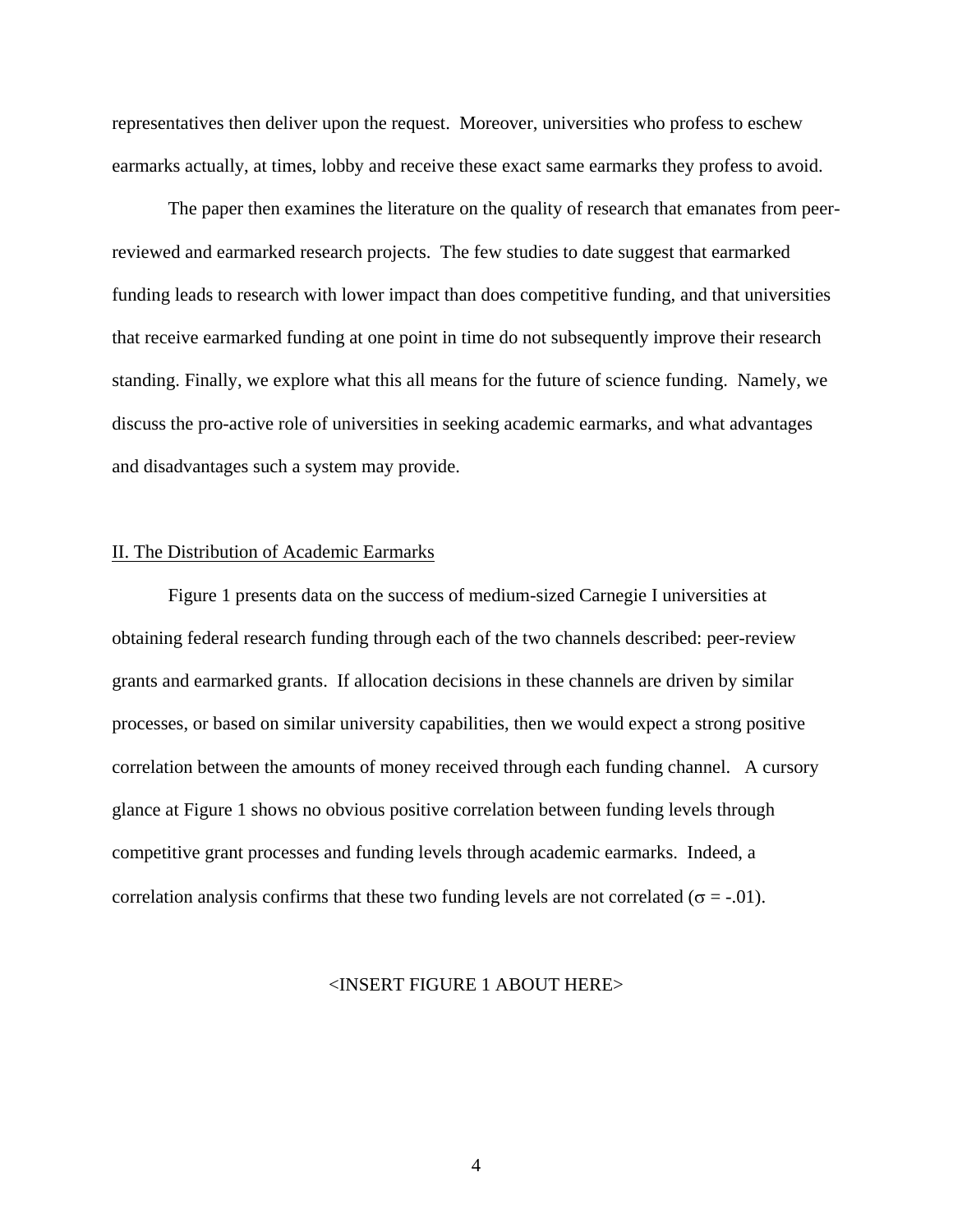A closer look at the figure reveals that several of the universities that fare particularly well at obtaining legislative earmarks are located in the states and districts of Senators and Representatives who have strong roles in the U.S. Congress, notably West Virginia University (Robert Byrd, Ranking Member of the Senate Appropriations Committee), University of New Mexico (Jeff Bingaman, Senate Deputy Democratic Whip; Ranking Member, Energy and Natural Resources Committee), University of Hawaii (Daniel Inouye, 2nd-ranking Democrat, Senate Appropriations Committee), and University of Missouri (Richard Gephardt, House Minority Leader). This suggests that the political power of a university's legislators may play in role in the allocation of academic earmarks.

#### II.a. Supply of earmarks

 $\overline{a}$ 

The U.S. Congress has a long tradition of legislators directing money to their districts. Historically, this has manifested itself in farming subsidies, highway grants, and other infrastructure projects. According to both the public choice theory in political economy and popular belief, such actions help legislators to enhance their re-election chances by enabling them to claim credit for creating local jobs and otherwise bringing to their districts a "fair share" of government largesse. Universities, however, are relative newcomers to this game. $2$ 

Despite the relatively recent entry of universities into this arena, there is both qualitative and quantitative evidence that earmarks are often supplied because legislators see it as in their

 $2$  The debate over academic earmarking thus fits within the broader literature on federal discretionary spending and congressional committee structure. In this literature, there are conflicting results as to whether representation on a committee results in that committee spending more of the committee budget in committee-members' districts than in non-committee members' districts. A small group of studies finds that committee members direct spending into their districts (e.g., Ferejohn 1974, Hall and Grofman 1990, Plott 1969), while a large number of studies find no effect (e.g., Mayer 1991, Ray 1980). Others have found mixed results (e.g., Anagnoson 1980, Arnold 1981).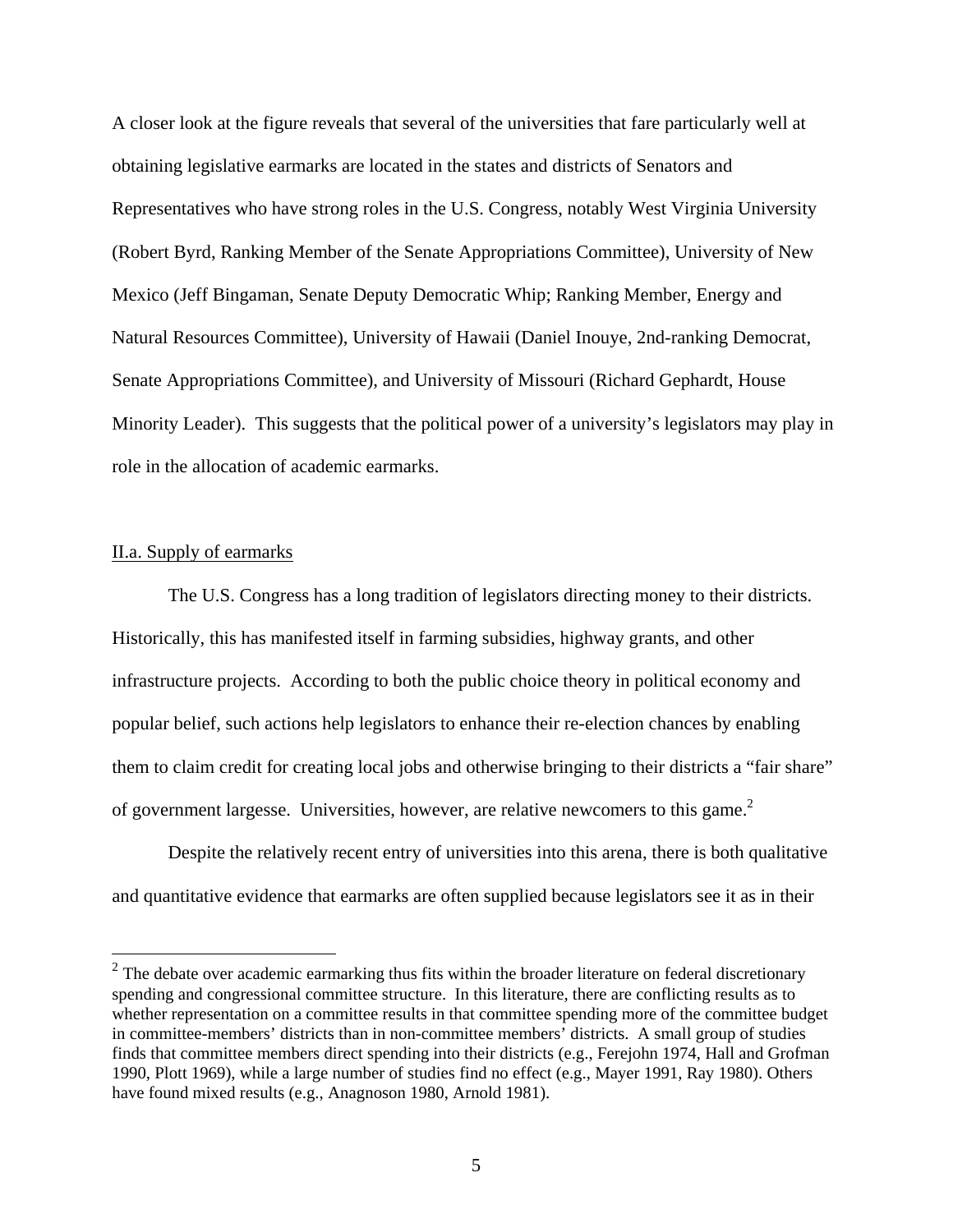interest to supply such services to constituent universities. Qualitatively, Savage (1999) recounts an instance in which John Murtha (D-PA), a member of the House Appropriations Committee, wrote into an appropriations bill an earmark from the Department of Defense for Marywood College, a small Catholic college in his district, that the school did not request and for which it had no obvious use (Savage 1999: 133). Quantitatively, Table 1 offers statistical evidence concerning the unconditional means of academic earmarks allocated during the 1997-1999 period. This table shows that the average earmark awarded to a university whose Senator served on the Senate Appropriations Committee was more than double that of a university whose Senator did not serve on this committee. The average earmark awarded to a university whose Representative served on the House Appropriations Committee was higher still, roughly triple that of a university without such committee representation.

#### <INSERT "TABLE 1" HERE>

.

Figure 2 revisits the legislative earmarks obtained by medium-sized Carnegie I universities. In this figure, however, university identities are replaced by information on the HAC and SAC representation enjoyed by each school. Two features stand out from this figure. First, the vast majority of schools that receive substantial earmarks have HAC or SAC representation. Second, Senate representation appears to be more heavily associated with earmarks than does House representation; 52% of schools in this sample with SAC representation received more than \$10 million in earmarks, whereas 43% of schools in the sample with HAC representation received more than \$10 million in earmarks. As a point of comparison, 100% of schools with both HAC and SAC representation received more than \$10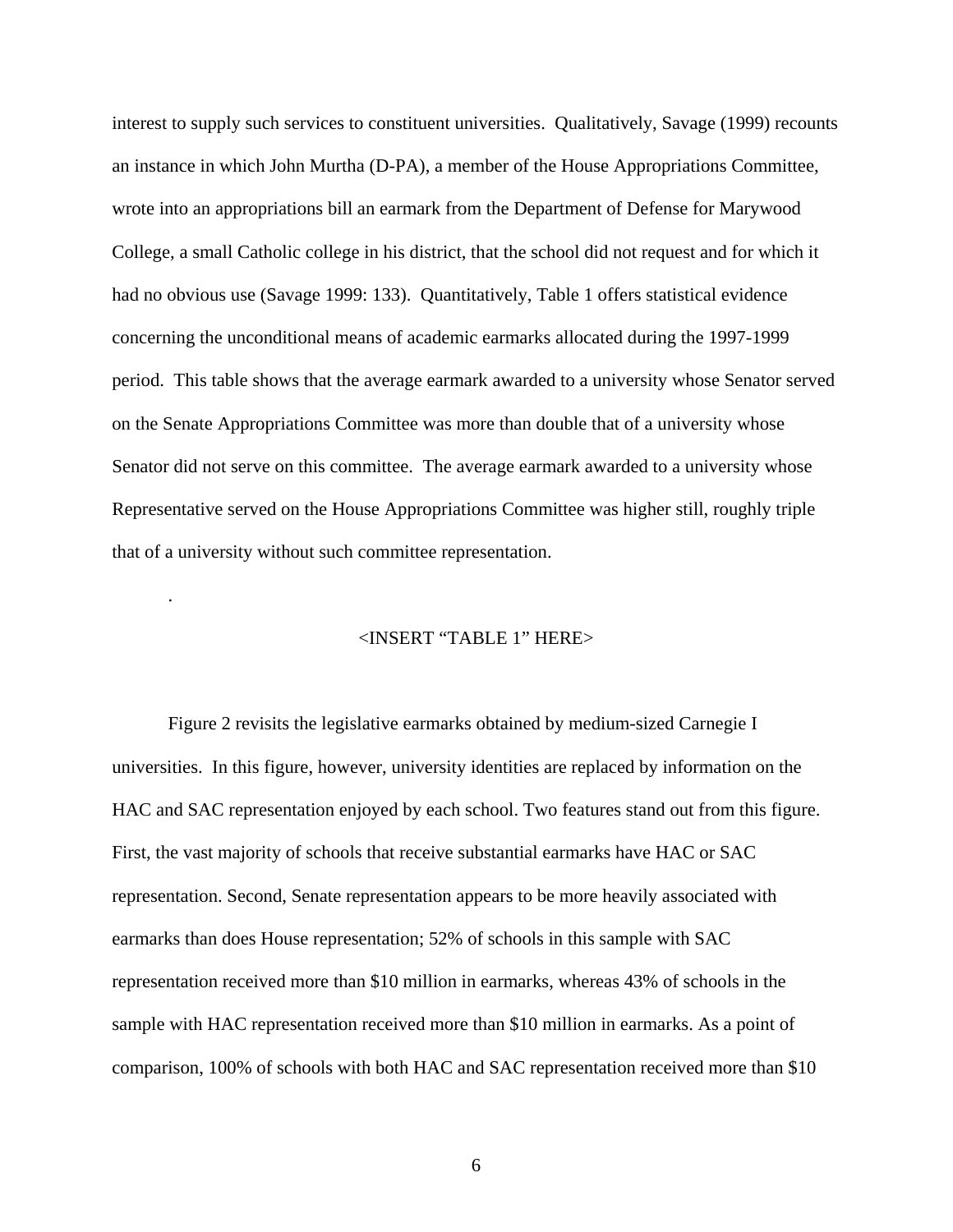million in earmarks; while only 6% of schools with no HAC or SAC representation received earmarks greater than \$10 million. The evidence in the figure (and in Table 1) suggests that academic earmarks have become much like other earmarks—a mechanism for legislators to funnel discretionary federal spending to their districts in precise and directed ways.

<INSERT "FIGURE 2" HERE–>

#### II.b. Demand for Earmarks

 The previous section focused on the incentive and ability of legislators to supply academic earmarks to their districts. In this section we address the role of universities in the process. Institutions of higher learning have hardly been passive recipients of earmarks. Rather, universities have dramatically increased their efforts to lobby Congress specifically to obtain earmarked funds. Although university lobbying dates back to well before the Second World War, the modern practice of lobbying for earmarks began in the late 1970s. In 1978, Tufts President Jean Mayer, keen to build a nutrition center at the university, sought out lobbyists Gerald Cassidy and Kenneth Schlossberg to press his case with their contacts in Congress. Cassidy and Schlossberg ultimately succeeded in getting into a 1979 appropriations bill a line stipulating that the Department of Agriculture should give Tufts University \$32 million towards costs of building a new nutrition center (Savage 1999: 102). Perhaps more important, this effort led Cassidy and Schlossberg, and other universities, to recognize the opportunity to lobby for the federal funding of directed academic earmarks. By the late 1990s, such lobbying had developed into a cottage industry. Nearly 300 universities lobbied during at least one year between 1997 and 1999; most of these hired professional lobbyists from one of a handful of firms dedicated to lobbying for academic earmarks, while others also maintained a staff of internal lobbyists for this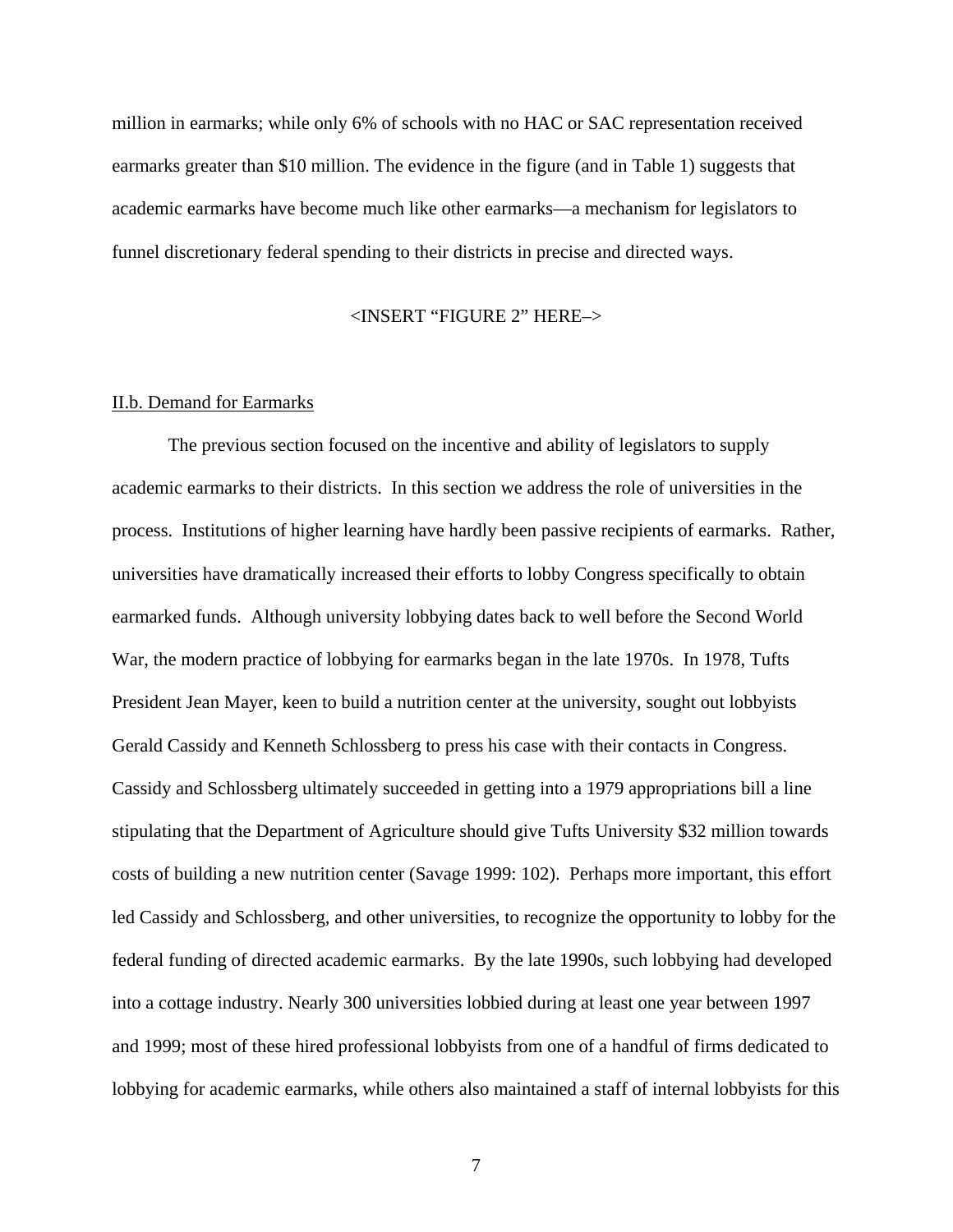purpose. These universities spent \$160 million on lobbying during this time period (de Figueiredo and Silverman, 2006).<sup>3</sup>

 To be sure, not all university lobbying is directed at obtaining earmarks. A small number of "elite" universities lobby for science policy (for example, increased budgets for the National Science Foundation; or rules that will facilitate stem cell research). Indeed, many elite schools deny that solicitation of earmarks is an integral part of their lobbying campaigns. However, a recent sunshine law, the Lobbying Disclosure Act of 1995 (and its attendant technical amendments in 1996), requires all organizations that spend more than \$20,000 in a given year on lobbying to disclose information about these lobbying efforts. One can review these lobbying reports for evidence of the locus of lobbying efforts. Three things are clear from such a review. First, middle- and lower-tier schools direct virtually all of their lobbying efforts and expenditures toward academic earmarks. Second, even those elite schools that decry the practice of academic earmarking often devote at least some lobbying effort to seeking earmarks. Third, the degree to which elite schools are engaging in lobbying, and obtaining earmarks, has been steadily increasing over time.

 When the phenomenon of academic earmarking first appeared in the 1980s, the Association of American Universities – a trade association of 62 elite research institutions that account for the lion's share of competitively-awarding federal research funding – publicly called for the cessation of such earmarks. But over time, the AAU was less able to present a united front on this issue. By the late 1980s, a number of AAU member schools began to pursue earmarked funding, and AAU members engaged in often-rancorous debate about the propriety of accepting and soliciting earmarked funds. Despite several attempts by individual schools to lead

 $\overline{a}$ 

 $3$  Brainard (2002) finds that the total is approximately \$90 million. We have been unable to reconcile these figures with our own.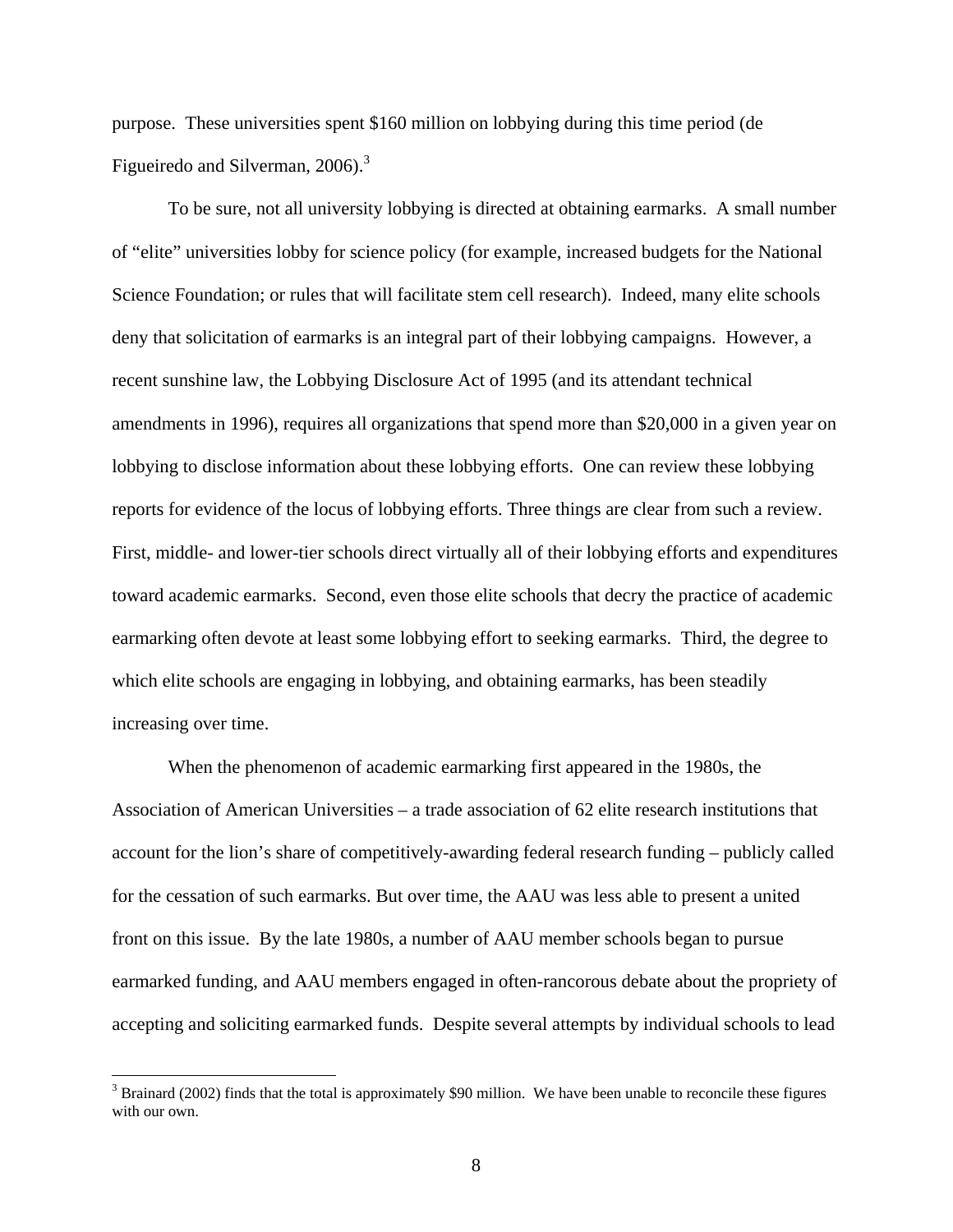efforts to collectively refuse to pursue or accept earmarks, in FY2003 90% of the AAU membership (54 of the 60 U.S. members) accepted at least one earmark.<sup>4</sup> In 2003, AAU members received a total of \$336 million in earmarks, representing 21% of all earmarked funds.

 Table 2 revisits the statistical evidence concerning academic earmarks that was first presented in Table 1, but now includes information on lobbying expenditures by universities. The table shows the statistics for all universities, and also for the "lobbier" (lobbying expenditures  $> 0$ ) sub-sample. In the full sample, the results show that the average university with no representation on the SAC spent \$9,430 lobbying, and received an earmark of \$144,693, for an unconditional average return of roughly \$15 for every \$1 spent on lobbying. However, universities with representation on the SAC lobbied about 40 percent less than their nonrepresented counterparts, yet received just over two times the earmark, for an unconditional return on investment of almost \$56 for every \$1 spent on lobbying. Universities with representation on the HAC obtained an unconditional return on investment of almost \$25 for each \$1 spent on lobbying. Results are similar when the analysis is limited to those institutions that actually lobby.

#### <INSERT "TABLE 2" HERE–>

While the static unconditional means provide the first glimpse of an interesting story, we can gain additional insight by examining appropriations committee "switchers." Although there are few legislators who rise to or leave the appropriations committees in any year, there were four switchers on the Senate Appropriations Committee after the 1998 election. In that election, Senator Lauch Faircloth (R-NC) was defeated by Senator John Edwards (D-NC), while Senator

<sup>&</sup>lt;sup>4</sup> The AAU member institutions in the U.S. that did not receive an earmark in FY2003 are Caltech, Duke, University of Chicago, SUNY Stony Brook, Washington University in St. Louis, and Yale. Of these six schools, all except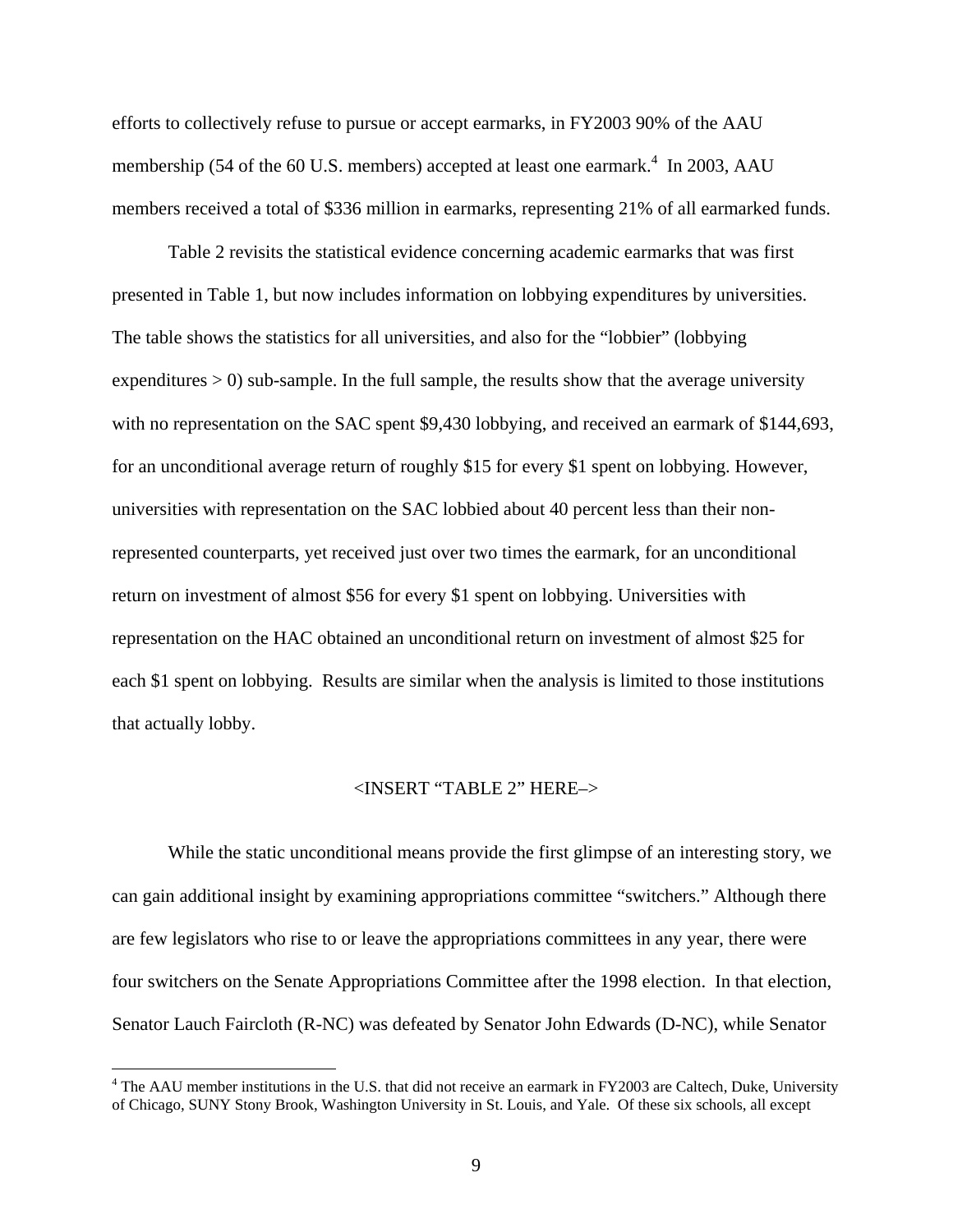Dale Bumpers (D-AR) retired. Both Senators thus lost their positions on the SAC, and neither North Carolina nor Arkansas had another Senator on the committee. Senators Jon Kyl (R-AZ) and Richard Durbin (D-IL) were elevated to the SAC to replace the two outgoing Senators, becoming the only Senators from Arizona and Illinois to sit on the committee. Table 3 provides the data for lobbying expenditures and earmarks for the four states affected by these switches. As the table shows, there was a large jump in lobbying by North Carolina universities in the year after Faircloth's exit, but the earmarks to North Carolina universities shrank by half in that year. Arkansas universities similarly increased their lobbying expenditures after Bumpers's exit, but also saw an increase in earmarks. Table 3 also shows that after Kyl's ascension to the SAC, Arizona universities did not change their lobbying level but did experience a 41 percent increase in earmarks. Durbin's ascension was followed by an increase in both lobbying and earmarks. Thus, in three of the four cases of committee switchers, there is evidence that both lobbying and earmarks respond to changes in SAC membership.

### --- INSERT TABLE 3 HERE ----

The above data might suggest that there is an enormous payoff to lobbying. However, Tables 2 and 3 report unconditional means. It is unclear from these tables how large the return to lobbying is after controlling for other factors. While political scientists and economists have explored lobbying extensively, both theoretically (Austen-Smith 1993, 1995, Rotemberg 2002, Ainsworth 1993) and empirically (Ansolabahere et al 2000, de Figueiredo and Tiller 2001, Wright 1996), there has been, until recently, no successful attempt to measure the returns to lobbying in a large-scale statistical study. This has been largely due to data limitations. But de Figueiredo and Silverman (2006), taking advantage of information revealed under the Lobbying

Caltech received at least one earmark in either FY2001 or FY2002.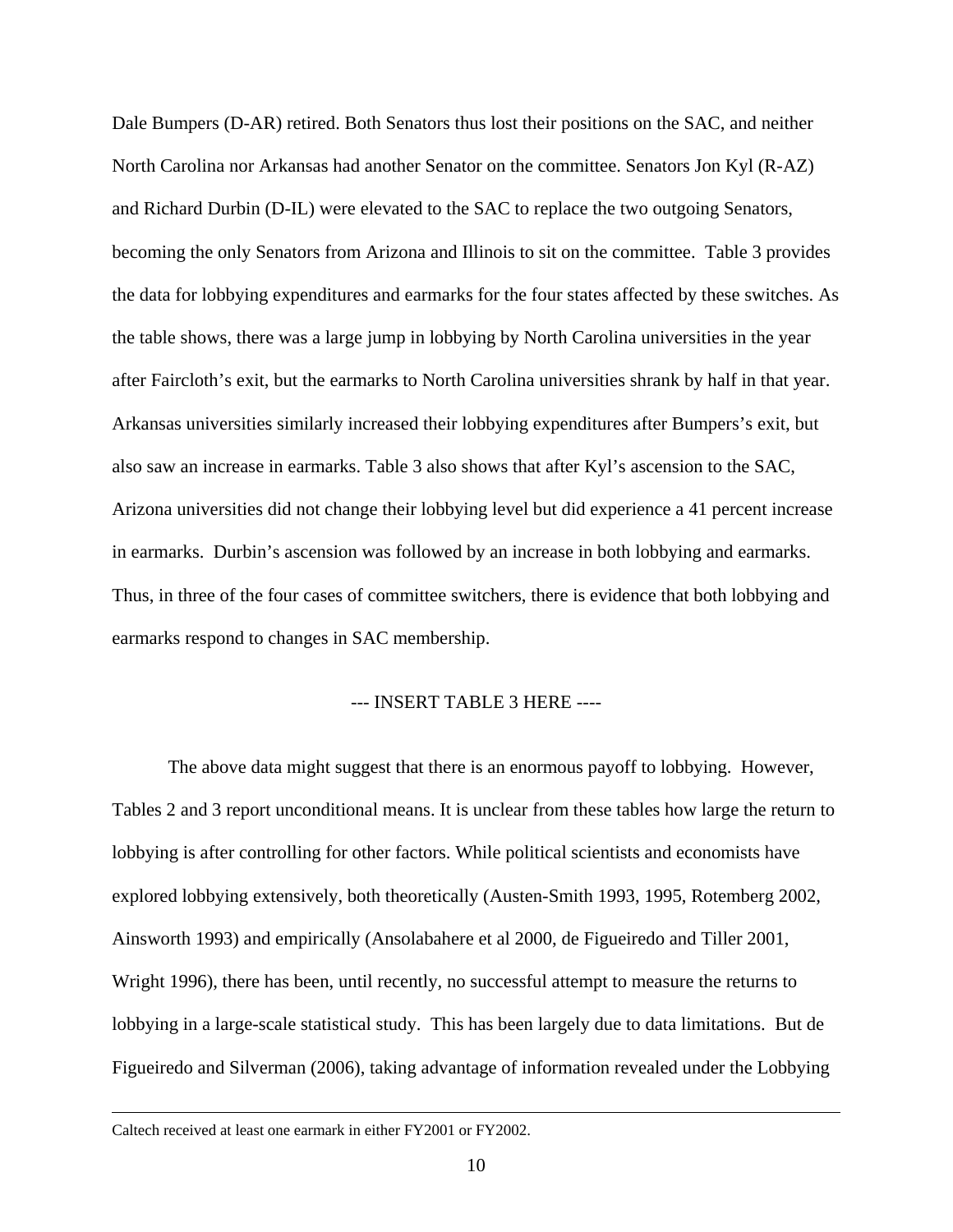Disclosure Act and of features of academic earmarks that facilitate surmounting other empirical challenges, demonstrate that universities that lobby Congress receive dramatically higher earmarks than their non-lobbying counterparts  $-\underline{\text{if}}$  the lobbying university is in the state or district of an Appropriations Committee member.

#### <INSERT FIGURE 3 HERE>

de Figueiredo and Silverman (2006) estimate the elasticities of university lobbying to academic earmarks. Figure 3 depicts graphically their results. Notably, a 1% increase in lobbying expenditures by a university without representation on the House Appropriations Committee (HAC) or Senate Appropriations Committee (SAC) results in a 0.15% increase in earmarks, but in many specifications the point estimates are not significantly different from zero. In contrast, if the university is represented by a member of the HAC or SAC, then this 1% increase in lobbying yields a 0.43% or 0.50% increase in earmarks, respectively. These latter elasticities are statistically different from zero.<sup>5</sup> As indicated by the different Y-intercepts in Figure 3, de Figueiredo and Silverman also find that, after controlling for lobbying, the main effects of HAC and SAC representation increase the average earmark by 16% and 19%, respectively. Thus, consistent with the previous subsection's emphasis on the supply of earmarks, HAC and SAC representation result in money being sent to the university in the absence of lobbying.

In sum, universities get earmarks because they ask for them; although some earmarking would persist even without lobbying due to legislators' supply-side pressures. The above-cited statistical results suggest, and we conjecture, that the active lobbying by universities for academic earmarks is partially responsible for the high and increasing level of earmarking.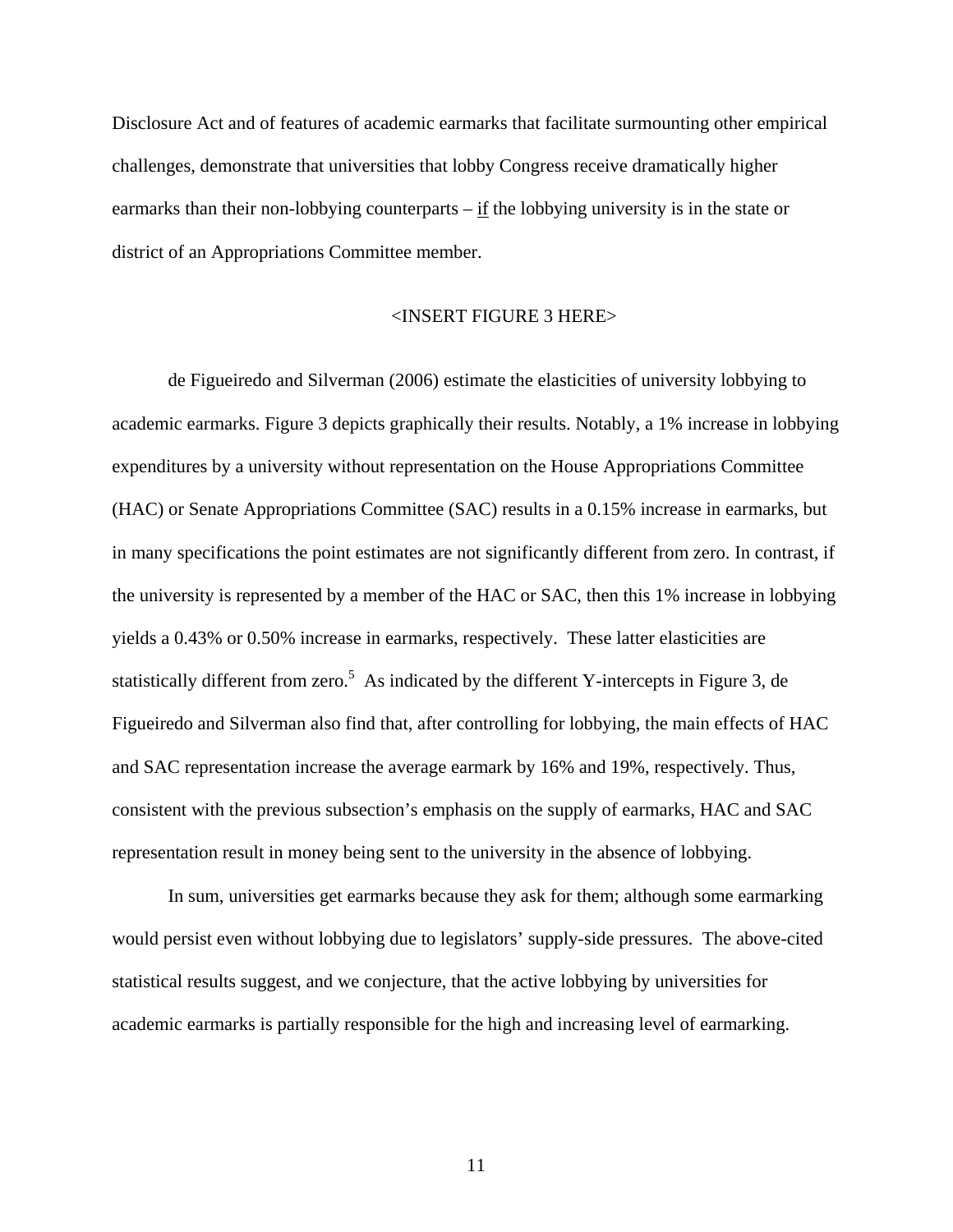#### III. Earmarks to Research

 Having discussed the supply and demand for earmark funding by universities, a natural question arises: does academic earmarking lead to different research, or research of differing quality, than peer-reviewed fund allocation? A commonly raised concern about academic earmarking is that, by distributing research funds to politically connected institutions rather than those with the most competitive research proposals, academic earmarks will lead to the funding of lower-quality research than will peer review (Brainard and Borrego, 2003). de Figueiredo and Silverman (2006) find that, after controlling for SAC/HAC representation and lobbying, schools that receive earmarks tend to be lower-tier research universities (as ranked by the National Research Council).<sup>6</sup> In addition, the results also indicate that earmarking redistributes funds away from top schools toward lobbying schools with powerful political representation.

 The fact that, on average, earmarks are bestowed upon lobbying universities with appropriations committee representation and on lower-tier schools is not *prima facie* evidence that earmark-funded research is of lower quality than that supported by peer-review. As noted above, some have argued that the competitive grant process systematically underrates promising projects from lower-tier schools. Although it is unlikely that this bias would systematically affect states and congressional districts of appropriations committee members, the practice of earmarking could partially rectify such a bias by funding those promising projects that are proposed by lower-tier institutions and also those that are constituents of appropriations committee members. In such circumstances, the research produced by earmark-supported research should be no less productive than competitive grant-supported research. Alternatively, it

 <sup>5</sup>  $<sup>5</sup>$  de Figueiredo and Silverman (2003) discuss the details of the average and marginal returns to a \$1.00 of lobbying.</sup> <sup>6</sup> In addition, universities with medical schools are more likely to receive earmarks, ceteris paribus. This may reflect the entrepreneurial nature of medical school faculty at pursuing earmarks (Richard Levin, personal communication), or it may reflect the political attractiveness of medical research.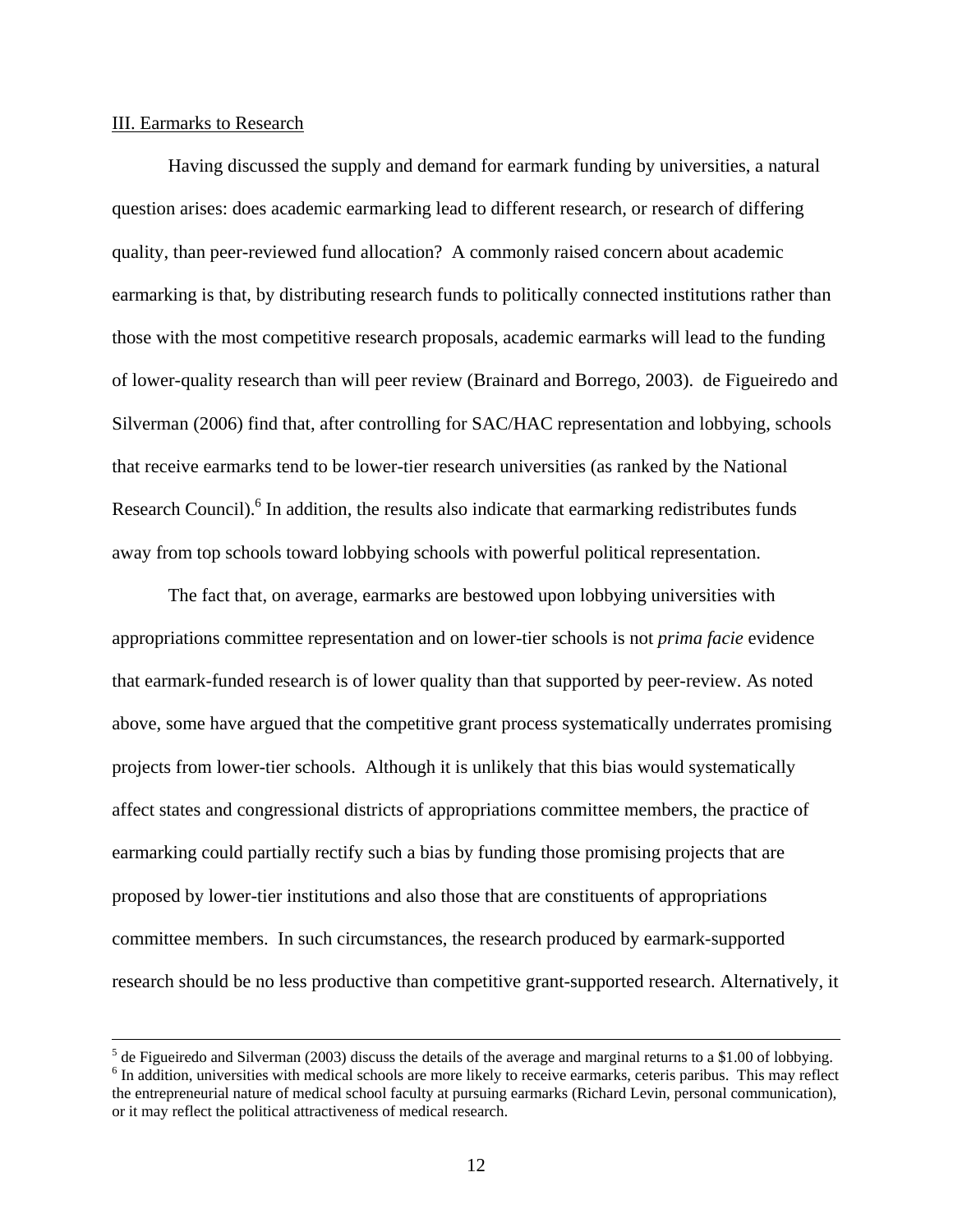is possible that earmarked funding to lower-tier schools today will provide resources that enable these schools to become higher-tier schools, and thus better able to compete in the peer review competition, tomorrow. One can attempt to examine these empirically.

 There are two tests that can help provide insight regarding the benefits of this redistribution. First, do earmark-funded projects result in significantly better or worse research than peer-reviewed projects? Unless earmark-funded research is measurably less useful than its peer-reviewed counterpart, concerns about earmarking could be unfounded. Second, do earmarks provide an opportunity for lower-tier schools – who otherwise might not be able to obtain a large amount of peer-reviewed funding – to "catch up" to top-tier universities? If earmarking enables schools to improve significantly over the long term, then it may be justifiable even in the face of weaker research in the short term.

A number of recent studies have attempted to compare the importance of research funded by peer-review and by earmarking and set-asides. Payne (2002, 2003) finds that set-asides and earmark-funded research generates more papers per research dollar than peer review-funded research. However, the citation rates of these papers are statistically and substantially lower than that of peer-review funded projects. The author interprets this as evidence that earmark-funded papers have significantly less impact on subsequent scientific advance. Though the quantity of output is higher, the quality of output is lower when earmarks are present.

Evaluating the long-term changes in university quality that can be attributed to earmarking is difficult, given the only recent widespread diffusion of academic earmarking. However, earlier studies of the relationship between a university's receipt of earmark funds and its subsequent change in academic ranking have generally found no systematic effect of earmark funds on ranking movement over the past 15-20 years (Savage 1999). One may argue that the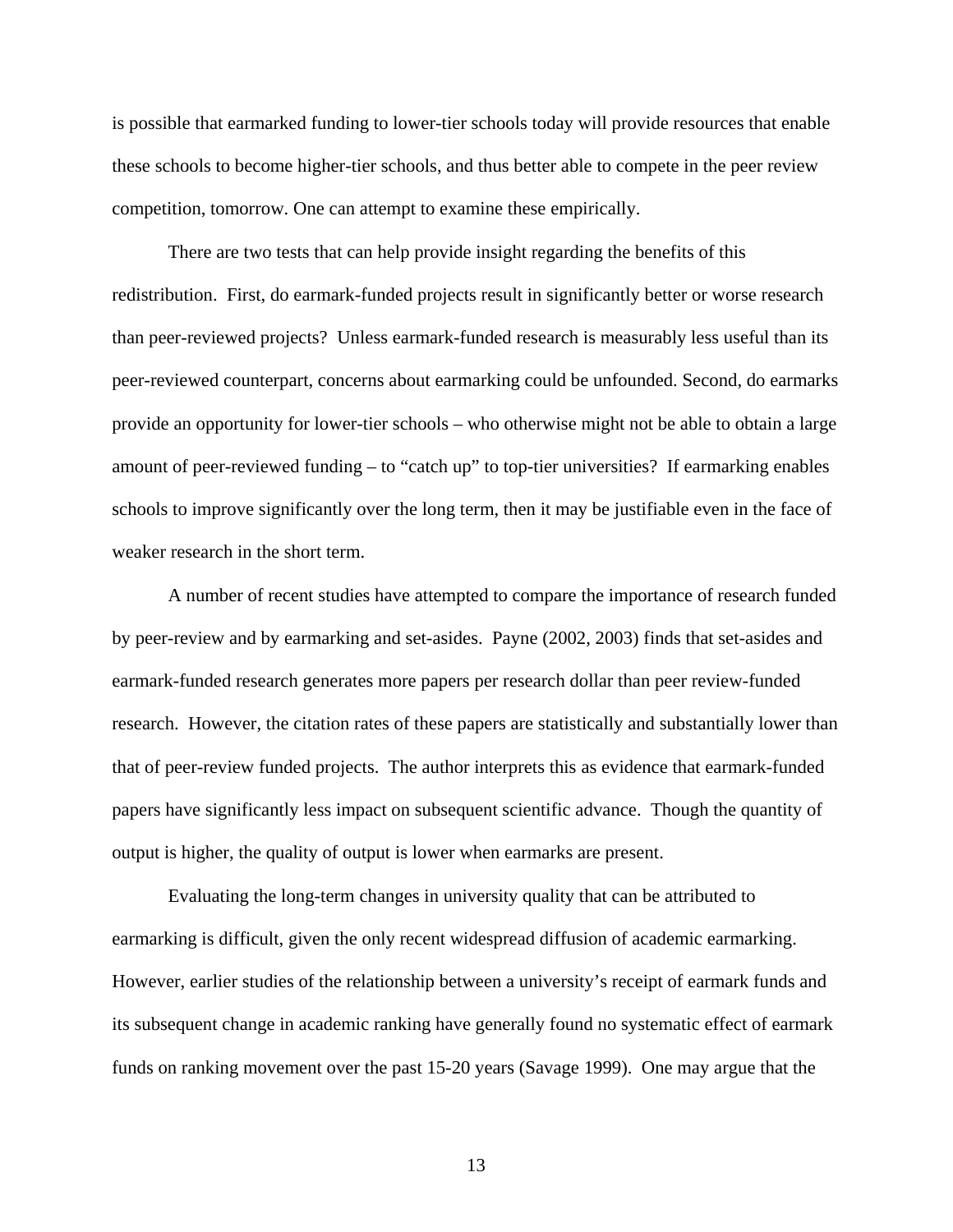indicators of importance may be noisy, and that the results – which are based on aggregate university research productivity – would be different if analyzed on a project-by-project basis. Nevertheless, the initial finding across these studies is not favorable to earmarking. It is clear that more research is needed in understanding the productivity of earmarking.

#### IV. Conclusion: How Do We (Want to) Fund University Research?

 The earmarking process is one that is now pervasive. It is clear that some of the critiques of the peer review process are addressed through earmarking. In particular, academic earmarking does result in a redistribution of federal research money away from top-ranked schools to middle- and lower-tier schools. In addition, earmarks are granted to projects that are unlikely to be funded through peer review. Moreover, the money is often allocated to construction projects, which, along with overhead, serve to maintain the infrastructure of the university.

However, these benefits are not without costs. The evidence suggests that the redistribution of money is highly influenced by political representation. That is, there is a strong redistribution effect away from universities without senior representation on the relevant appropriation committees and toward those universities with just such representation. This move to the political arena means that universities move resources into private-interest lobbying for these earmark grants. Whether lobbying for earmarks is a public good or a public bad is an open question. The current evidence, however, suggests that not only does earmarking crowd out peer-review competitive grants, but it also results in lower quality research (as measured by citation rates).

This raises the important public policy question: how do we want to fund science? It seems that the funding of science has a tipping point. To the extent that there is a nearly one-for-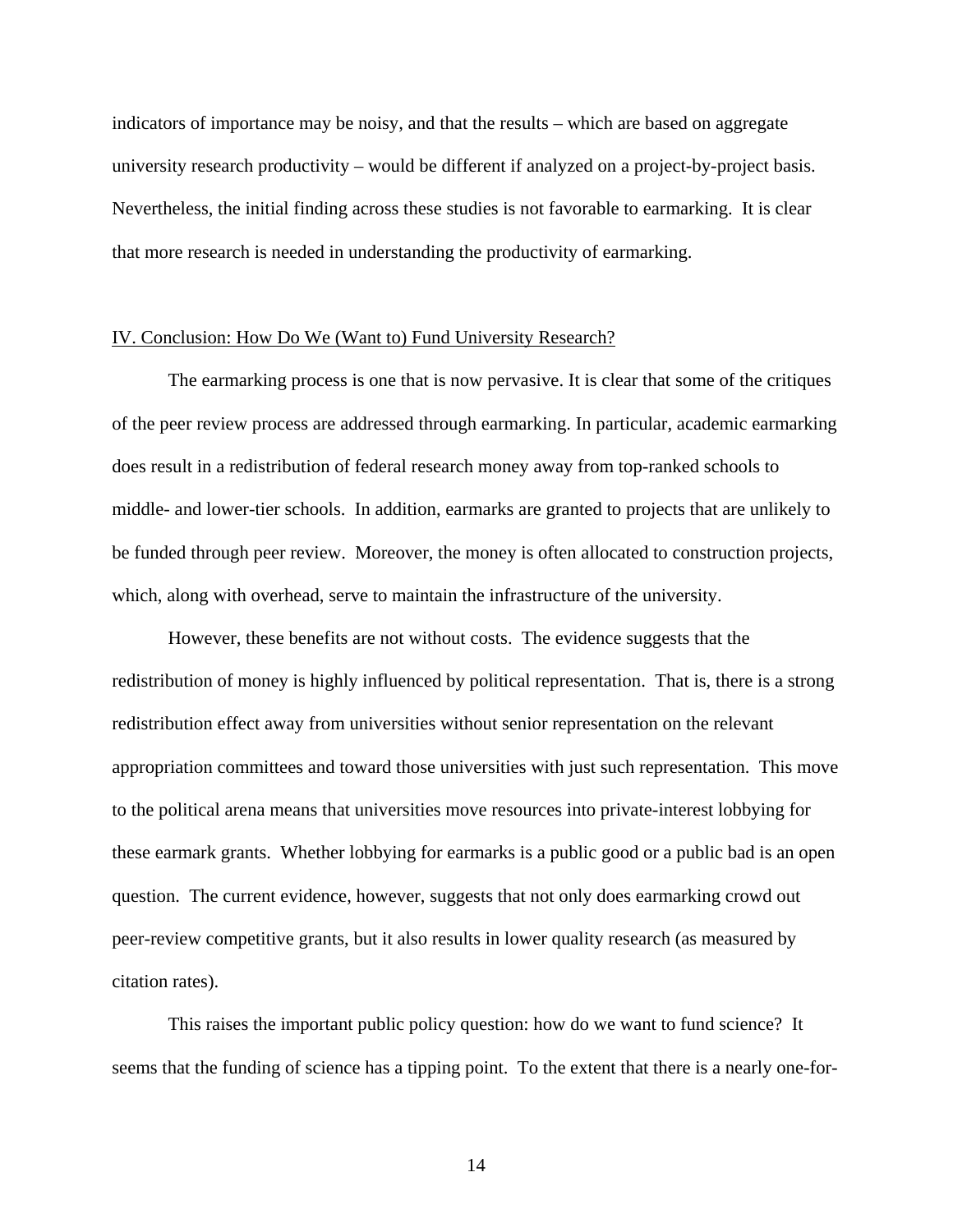one substitution of earmarks for peer-reviewed funding,<sup>7</sup> there is cause for concern that, at some point, the amount of funding allocated via earmarks will reach a "tipping point" after which we will see a rapid, wholesale shift from peer reviewed funding to earmarked funding of most academic research. Put differently, thus far many elite research schools have not pursued earmarks with full intensity, and continue to devote the bulk of their lobbying efforts to increasing the size of the federal budget for academic research. But as earmarks consume more of this budget, and peer reviewed funding concomitantly less, at some point it will no longer be in the interest of the elite research schools to go after the peer-reviewed funds because the pot of money will be simply too small.<sup>8</sup> Indeed, we already see that 90% of AAU universities receive 21% earmark funding. If earmarking becomes a sufficiently large proportion of the academic research funding pie, then all universities will begin toward lobbying for earmarks, and the federal financing of academic research may end up resembling highway appropriations, where nearly every dollar is earmarked to a particular roadway project.

Fundamentally, there is a pernicious collective action problem at work here (Savage 1999). Although it is better for the university research system as a whole to fund research through peer review systems, it is individually rational for a single university below some threshold level of research quality, to seek out an academic earmark. However, since this earmark reduces the level funding available for competitive grants, the next bottom school who

 <sup>7</sup> <sup>7</sup> One university president related to us his discussion with a high-ranking official in the Bush Administration who told him that if universities would stop receiving earmarks, then the Administration would put each and every dollar back into the peer-reviewed pot of money for universities.

<sup>&</sup>lt;sup>8</sup> The debate over earmarking thus also fits into the broader literature on "good government" and the effect of rent-seeking on productivity. Murphy et al. (1993) demonstrate that rent-seeking behavior is subject to increasing returns, suggesting that an initially small amount of rent-seeking behavior can spiral upward toward a high-rentseeking equilibrium. High levels of rent-seeking effort can "crowd out" other, more productive efforts. One mechanism for stemming such behavior is for a government to commit to "high quality" policies that effectively preclude its giving in to rent-seeking parties (La Porta et al. 1999). Viewed through this lens, the evidence to date indicates that scholars have significant cause for concern regarding academic earmarking and its potential effect on academic research in the U.S.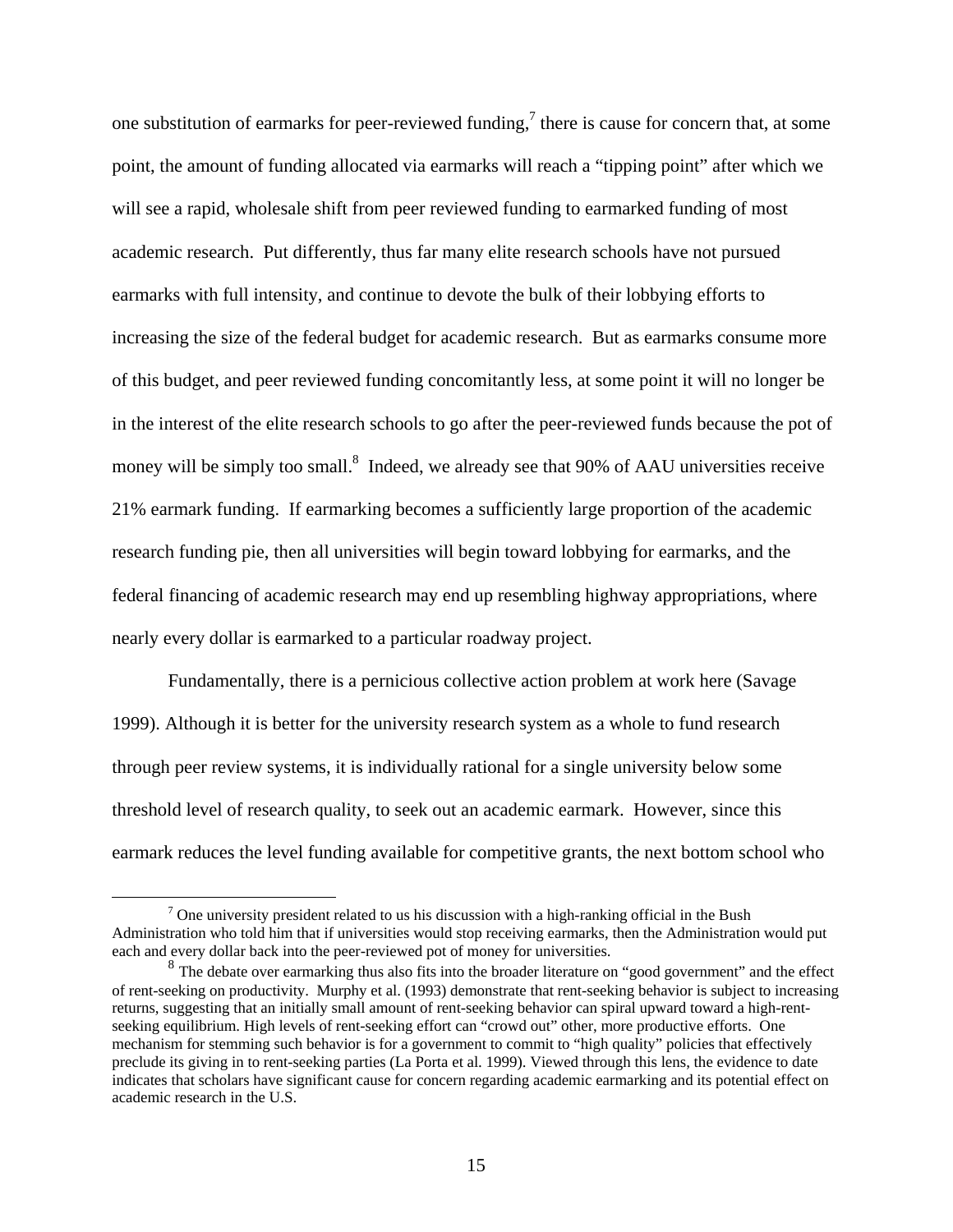pursues competitive funding finds it increasingly difficult and shifts its resources from competitive review to political lobbying for earmarked funds. Left unchecked, this process continues to raise the threshold below which universities seek earmarks until the peer review system eventually unravels. While the system can likely withstand some amount of earmarking without completely unraveling, the substantial and quick rise of earmarking seems to be pushing us closer to a tipping point.

Ultimately, the question that must be answered collectively is, "How do we want to fund science?" As the rise of earmarking shifts the basis of competition for research money, there are many questions that we should ask: Do we want the direction of science to be determined by elected officials? Will the new basis for competition enable lower-tier institutions to improve their research capability, and, if so, is this the best way to achieve that goal? And ultimately, can we maintain the extraordinary system of innovation in the United States if we move toward earmarking more and more federal science dollars?

We seem to be on the slope of moving toward increasing acceptance of, and resignation to, the earmarking of federal funds for research. We can alert policy-makers as to the advantages and disadvantages of this type of allocation of federal research dollars; it is ultimately up to the politicians (suppliers) and university presidents and their lobbyists (demanders) to set the course for the future.

 $\overline{a}$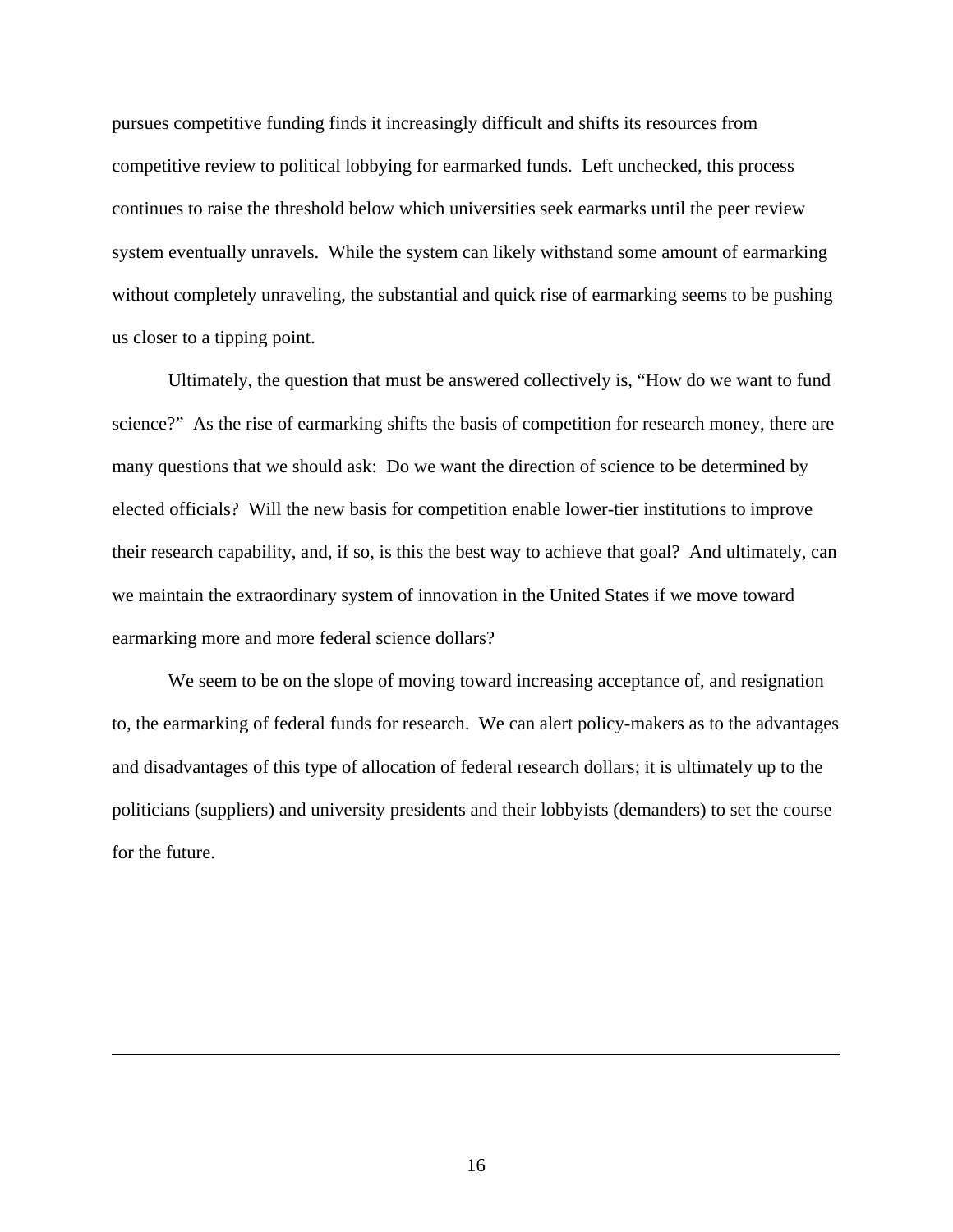# **References**

Ainsworth, Scott (1993). "Regulating Lobbyists and Interest Group Influence," *Journal of Politics* 55:41-56.

Anagnoson, J. Theodore (1980). "Politics in the Distribution of Federal Grants: The Case of the Economic Development Administration," *Political Benefits: Empirical Studies of American Public Programs*, Barry S. Rundquist (editor), Lexington: Lexington Books.

Ansolabehere, Steven, James Snyder, and Suhas Tripathi (2000). "Are Campaign Contributions and Lobbying Expenditures Linked?" *Business and Politics* 4(2).

Arnold, R. Douglas (1981). "Legislators, Bureaucrats, and Locational Decisions," *Public Choice* 37: 107-132.

Austen-Smith, David (1993). "Information and Influence: Lobbying for Agendas and Votes." *American Journal of Political Science* 37: 799-834

Austen-Smith, David (1995). "Campaign Contributions and Access." *American Political Science Review* 89: 566-581.

Bok, Derek (2003).*Universities in the Marketplace: The Commercialization of Higher Education*. Princeton: Princeton University Press.

Brainard, Jeffrey (2002). "Some Colleges Reap Little Return Lobbying for Pork Projects, Study Finds," *Chronicle of Higher Education*, October 18, p. A27.

Brainard, Jeffrey and Anne Marie Borrego (2003). "Academic Pork Barrel Tops \$2 Billion for First Time," *Chronicle of Higher Education*, September 26, p. A18.

de Figueiredo, John M. and Brian S. Silverman (2006). "Academic Earmarks and the Returns to Lobbying," *Journal of Law and Economics,* 49(2) (October), 597-626.

de Figueiredo, John M., and Emerson H. Tiller (2001). "The Structure and Conduct of Corporate Lobbying: An Empirical Analysis of Corporate Lobbying at the Federal Communications Commission," *Journal of Economics and Management Strategy* 10(1): 91-122.

Ferejohn, John A. (1974). Pork *Barrel Politics: Rivers and Harbors Legislation, 1947-1968*. Stanford, CA: Stanford University Press.

Gray, William H. (1994). "Pork or Providence? A Defense of Earmarked Funds for Colleges," *Washington Post*, February 27, 1994.

Hall, Richard L. and Brenard Grofman (1990). "The Committee Assignment Process and the Conditional Nature of Committee Bias," *American Political Science Review* 84:1149-1166.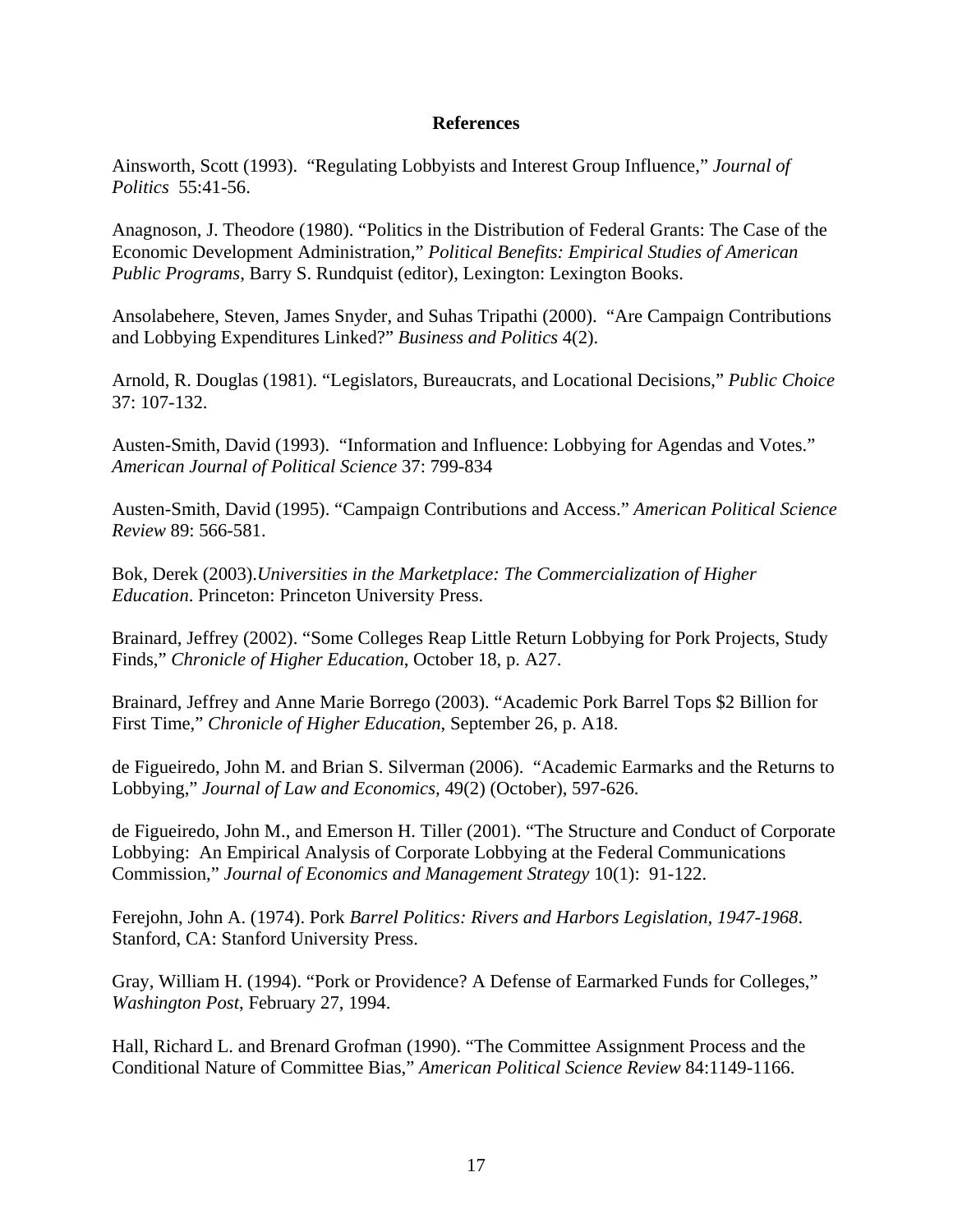La Porta, Rafael, Florencio Lopez-de-Silanes, Andrei Shleifer and Robert Visny (1999). "The Quality of Government," *Journal of Law, Economics and Organization* 15:222-279.

Mayer, Kenneth R. (1991). *The Political Economy of Defense Contracting*. New Haven: Yale University Press.

Mowery, David C., and Nathan Rosenberg (1993). "The U.S. National Innovation System." In *National Innovation Systems*, edited by Richard R. Nelson, New York: Oxford University Press.

Murphy, Kevin M., Andrei Shleifer and Robert W. Vishny (1993). "Why is Rent-Seeking so Costly to Growth?" *American Economic Review* 83: 409-414.

Nelson, Richard R., and Nathan Rosenberg (1993). "Technical Innovation and National Systems." In *National Innovation Systems*, edited by Richard R. Nelson, New York: Oxford University Press.

Payne, A. Abigail (2002). "Do US Congressional Earmarks Increase Research Output at Universities?" *Science and Public Policy*, 29: 314-330.

Payne, A. Abigail (2003). "Earmarks and EPSCoR: Shaping the Distribution, Quality, and Quantity of University Research," McMaster University Working Paper.

Plott, Charles R. (1969). "Some Organizational Influences on Urban Renewal Decisions," *American Economic Review* 58: 306-321.

Ray, Bruce A. (1980). "Congressional Promotion of District Interests: Does Power on the Hill Really Make a Difference?" In *Political Benefits: Empirical Studies of American Public Programs*, edited by Barry S. Rundquist. Lexington, MA: Lexington Books.

Rotemberg, Julio (2002). "Commercial Policy with Altruistic Voters," *Journal of Political Economy* 111: 174-201.

Savage, James D. (1999). *Funding Science in America: Congress Universities, and the Politics of the Academic Pork Barrel*. Cambridge: Cambridge University Press.

Shackelford, Brandon (2004). "U.S. R&D Projected to have Grown Marginally in 2003," *InfoBrief*, NSF 04-307, National Science Foundation, Science Resource Statistics Division.

Silber, John (1987). "Testimony of Dr. John Silber, President of Boston Uinversiry, Before the Committee on Science, Space, and Technology, United States House of Representatives," Washington DC, June 25.

Wright, John R. (1996). *Interest Groups and Congress: Lobbying, Contributions, and Influence*. Boston: Allyn and Bacon.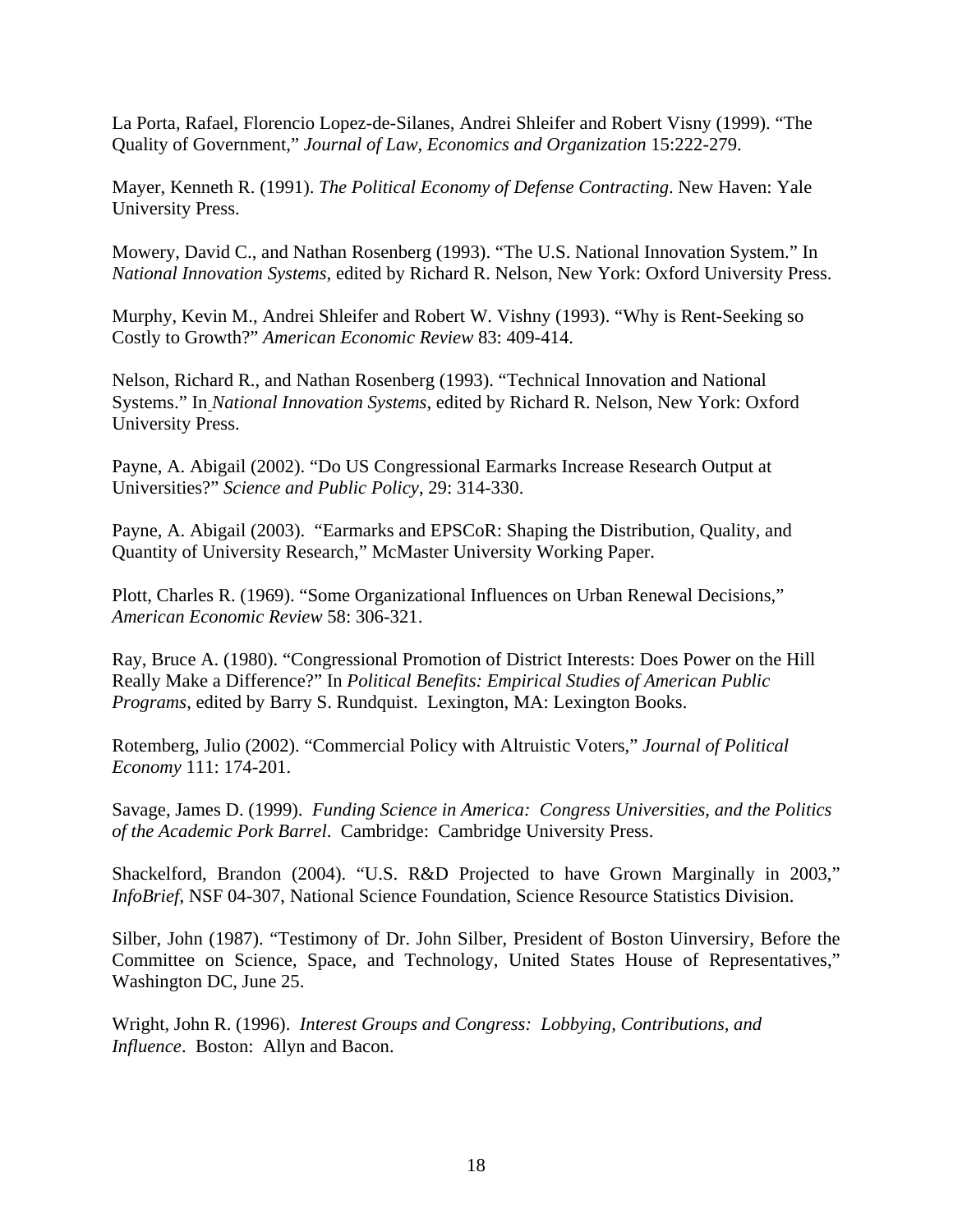| TABLE 1: MEANS IN RECEIPT OF EARMARKS, FY1997-FY1999                                |                        |  |  |  |  |  |
|-------------------------------------------------------------------------------------|------------------------|--|--|--|--|--|
| FOR ALL UNIVERSITIES IN DISTRICTS WITH AND WITHOUT APPROPRIATIONS COMMITTEE MEMBERS |                        |  |  |  |  |  |
|                                                                                     | <b>Average Earmark</b> |  |  |  |  |  |
| No Senate Appropriations Committee Member<br>$n = 3442$                             | \$144,693              |  |  |  |  |  |
| Senate Appropriations Committee Member<br>$n = 3704$                                | \$313,686              |  |  |  |  |  |
| No House Appropriations Committee Member<br>$n = 6131$                              | \$187,331              |  |  |  |  |  |
| House Appropriations Committee Member<br>$n = 1015$                                 | \$503,839              |  |  |  |  |  |
|                                                                                     |                        |  |  |  |  |  |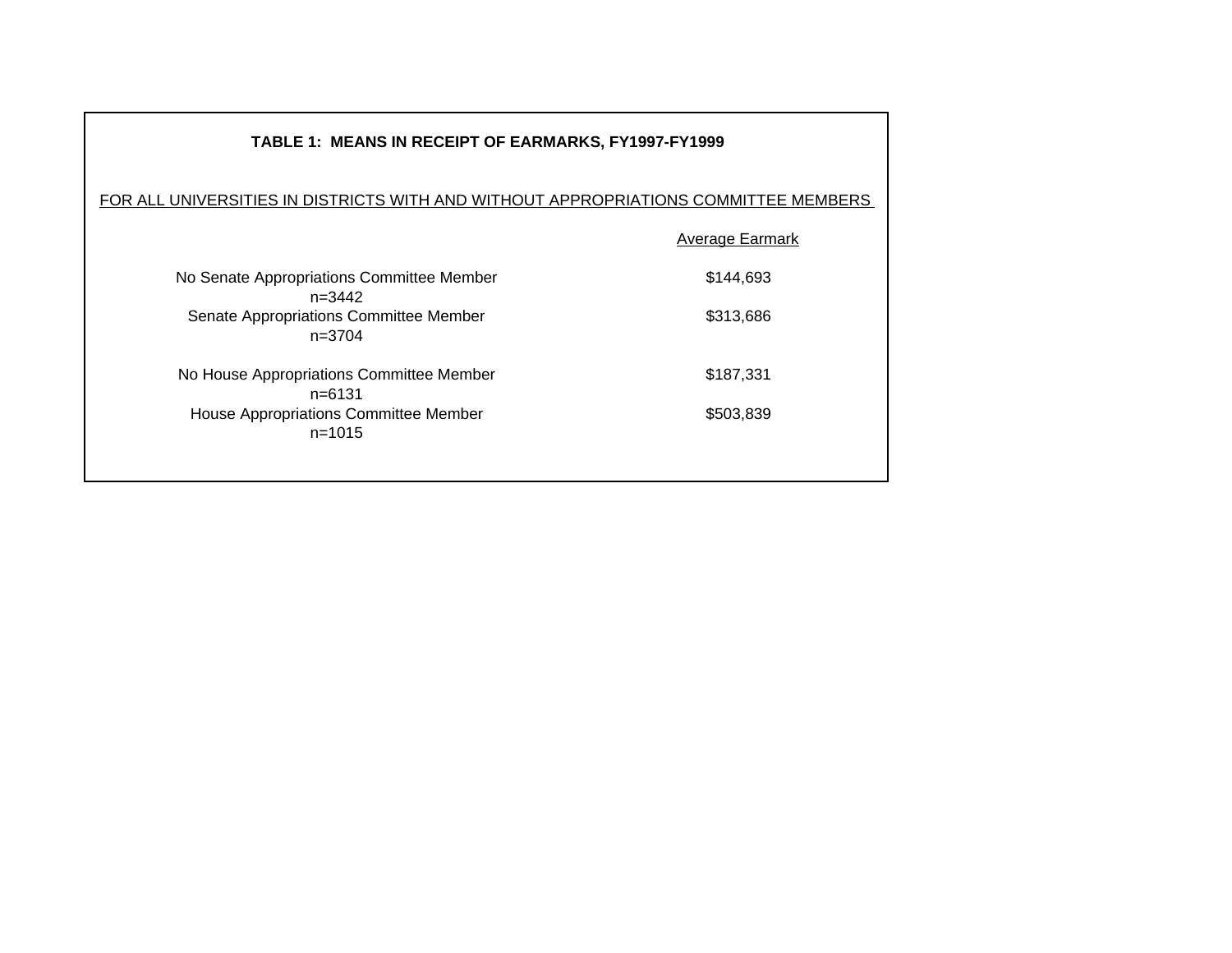| TABLE 2: MEANS IN LOBBYING AND EARMARKS, FY1997-FY1999                                   |                                      |                        |  |  |  |  |  |
|------------------------------------------------------------------------------------------|--------------------------------------|------------------------|--|--|--|--|--|
|                                                                                          |                                      |                        |  |  |  |  |  |
| FOR ALL UNIVERSITIES IN DISTRICTS WITH AND WITHOUT APPROPRIATIONS COMMITTEE MEMBERS      |                                      |                        |  |  |  |  |  |
|                                                                                          | <b>Average Lobbying Expenditures</b> | <b>Average Earmark</b> |  |  |  |  |  |
| No Senate Appropriations Committee Member<br>$n = 3442$                                  | \$9,430                              | \$144,693              |  |  |  |  |  |
| Senate Appropriations Committee Member<br>$n = 3704$                                     | \$5,595                              | \$313,686              |  |  |  |  |  |
| No House Appropriations Committee Member<br>$n=6131$                                     | \$7,414                              | \$187,331              |  |  |  |  |  |
| House Appropriations Committee Member<br>$n = 1015$                                      | \$7,612                              | \$503,839              |  |  |  |  |  |
| FOR LOBBYING UNIVERSITIES IN DISTRICTS WITH AND WITHOUT APPROPRIATIONS COMMITTEE MEMBERS |                                      |                        |  |  |  |  |  |
|                                                                                          | <b>Average Lobbying Expenditures</b> | <b>Average Earmark</b> |  |  |  |  |  |
| No Senate Appropriations Committee Member<br>$n = 247$                                   | \$131,410                            | \$1,157,920            |  |  |  |  |  |
| Senate Appropriations Committee Member<br>$n = 176$                                      | \$117,750                            | \$2,987,555            |  |  |  |  |  |
| No House Appropriations Committee Member<br>$n = 363$                                    | \$125,225                            | \$1,477,928            |  |  |  |  |  |
| House Appropriations Committee Member<br>$n = 60$                                        | \$128,765                            | \$4,588,803            |  |  |  |  |  |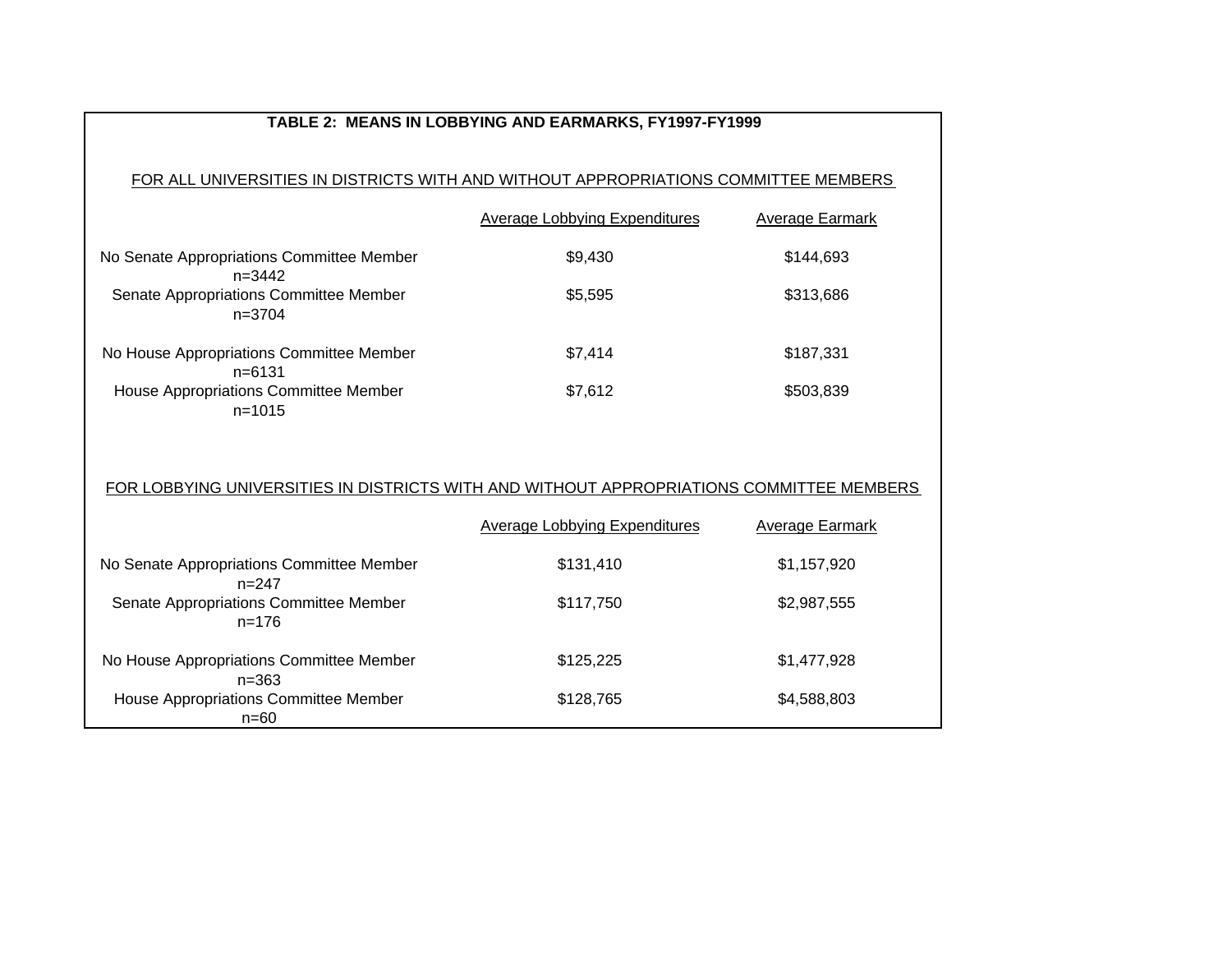| <b>TABLE 3: SENATE APPROPRIATIONS COMMITTEE SWITCHERS</b><br>UNCONDITIONAL MEANS FOR UNIVERSITIES IN THEIR STATES |                             |                 |                                 |           |                      |                 |                          |                 |  |
|-------------------------------------------------------------------------------------------------------------------|-----------------------------|-----------------|---------------------------------|-----------|----------------------|-----------------|--------------------------|-----------------|--|
|                                                                                                                   | Faircloth R-NC<br>$n = 109$ |                 | <b>Bumpers D-AR</b><br>$n = 33$ |           | Kyl R-AZ<br>$n = 23$ |                 | Durbin D-IL<br>$n = 109$ |                 |  |
|                                                                                                                   | Lobbying                    | <b>Earmarks</b> | Lobbying                        | Earmarks  | Lobbying             | <b>Earmarks</b> | Lobbying                 | <b>Earmarks</b> |  |
| 1997                                                                                                              | \$1,481                     | \$148,863       | \$0                             | \$104,863 | \$12,608             | \$294,129       | \$10,688                 | \$139,961       |  |
| 1998                                                                                                              | \$3,425                     | \$164,895       | \$0                             | \$63,037  | \$14,782             | \$295,275       | \$9,555                  | \$162,745       |  |
| 1999                                                                                                              | \$7,222                     | \$86,112        | \$606                           | \$141,261 | \$14,347             | \$405,523       | \$11,666                 | \$174,935       |  |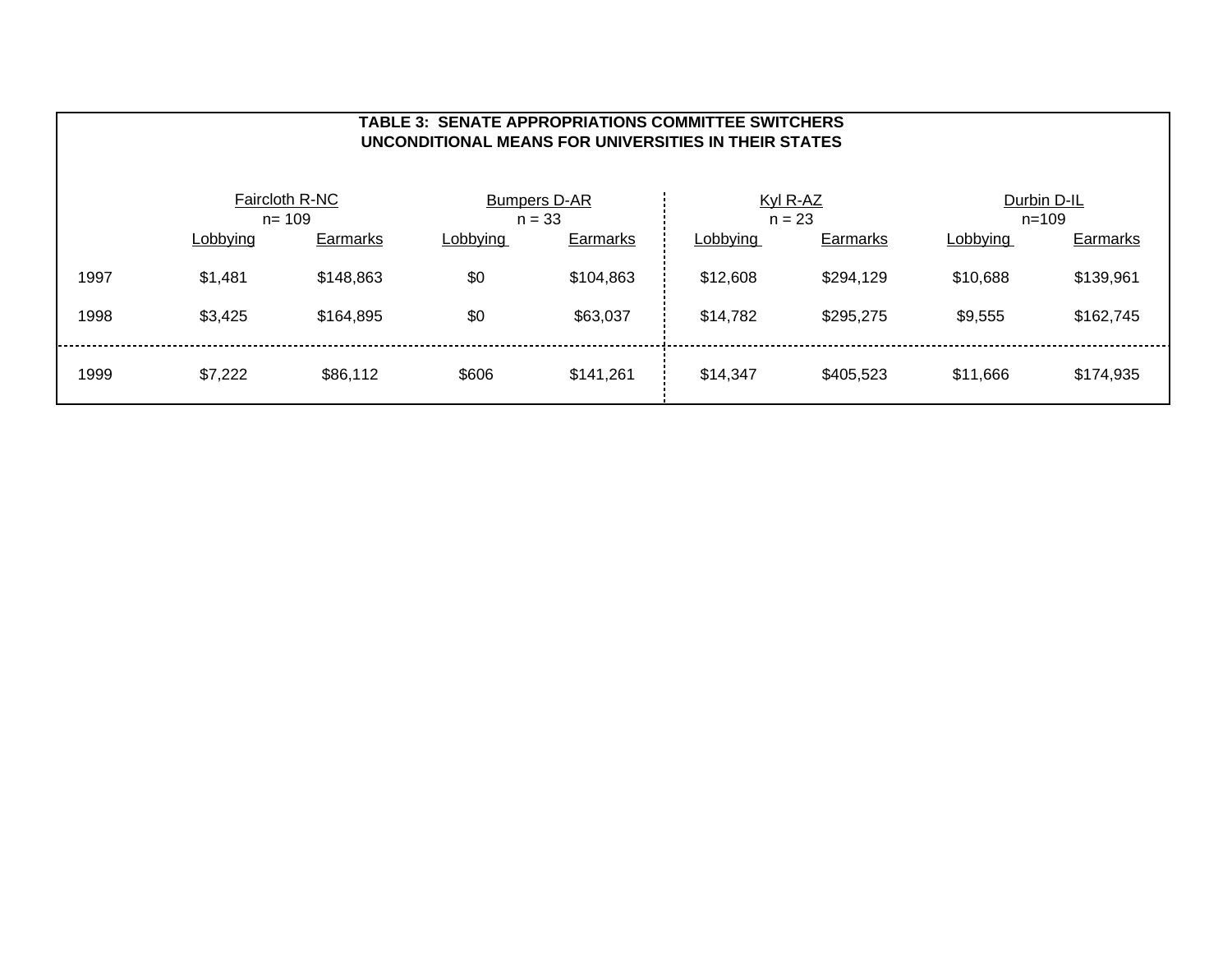

# Figure 1: Federal Money for Medium-Sized Carnegie I Universities

Carnegie I Research Universities with enrollments of 17,000 to 26,500 students for which data is available.

All data is cumulative 1997 to 1999 data.

Government research dollars is total government research dollars awarded to the school from all government agencies (e.g. DOD, DOE, NSF, NASA, USDA, etc.). Almost all money is granted through a form of competitive grant-making process. This data is obtained from the NSF.

Academic earmarks is the amount of academic earmarks legislated by Congress in appropriations bills. This data is obtained from the Center for Responsive Politics.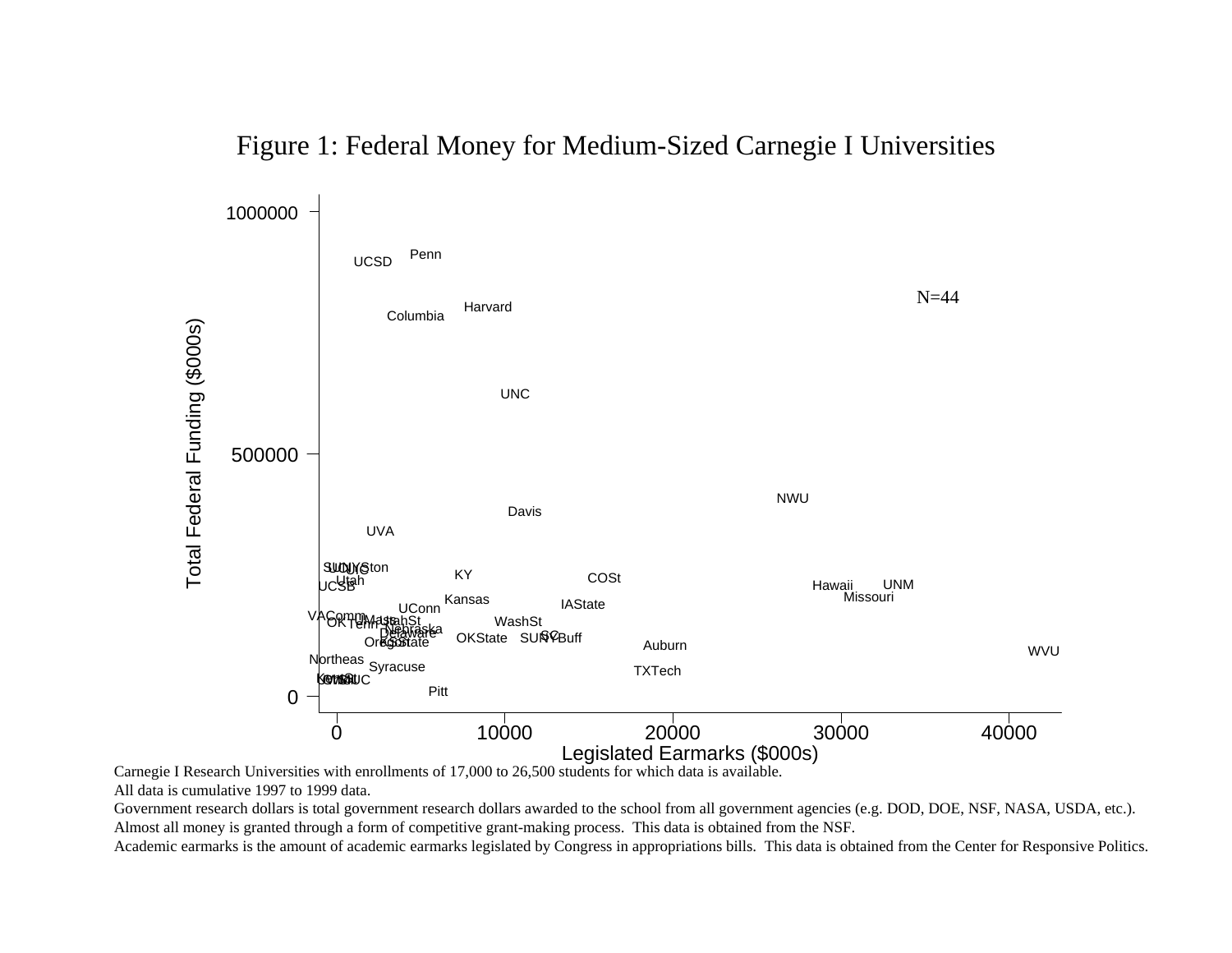

Figure 2: Federal Money for Medium-Sized Carnegie I Universities, based on Political Representation

Carnegie I Research Universities with enrollments of 17,000 to 26,500 students for which data is available.

All data is cumulative 1997 to 1999 data.

Government research dollars is total government research dollars awarded to the school from all government agencies (e.g. DOD, DOE, NSF, NASA, USDA, etc.). Almost all money is granted through a form of competitive grant-making process. This data is obtained from the NSF.

Academic earmarks is the amount of academic earmarks legislated by Congress in appropriations bills. This data is obtained from the Center for Responsive Politics.